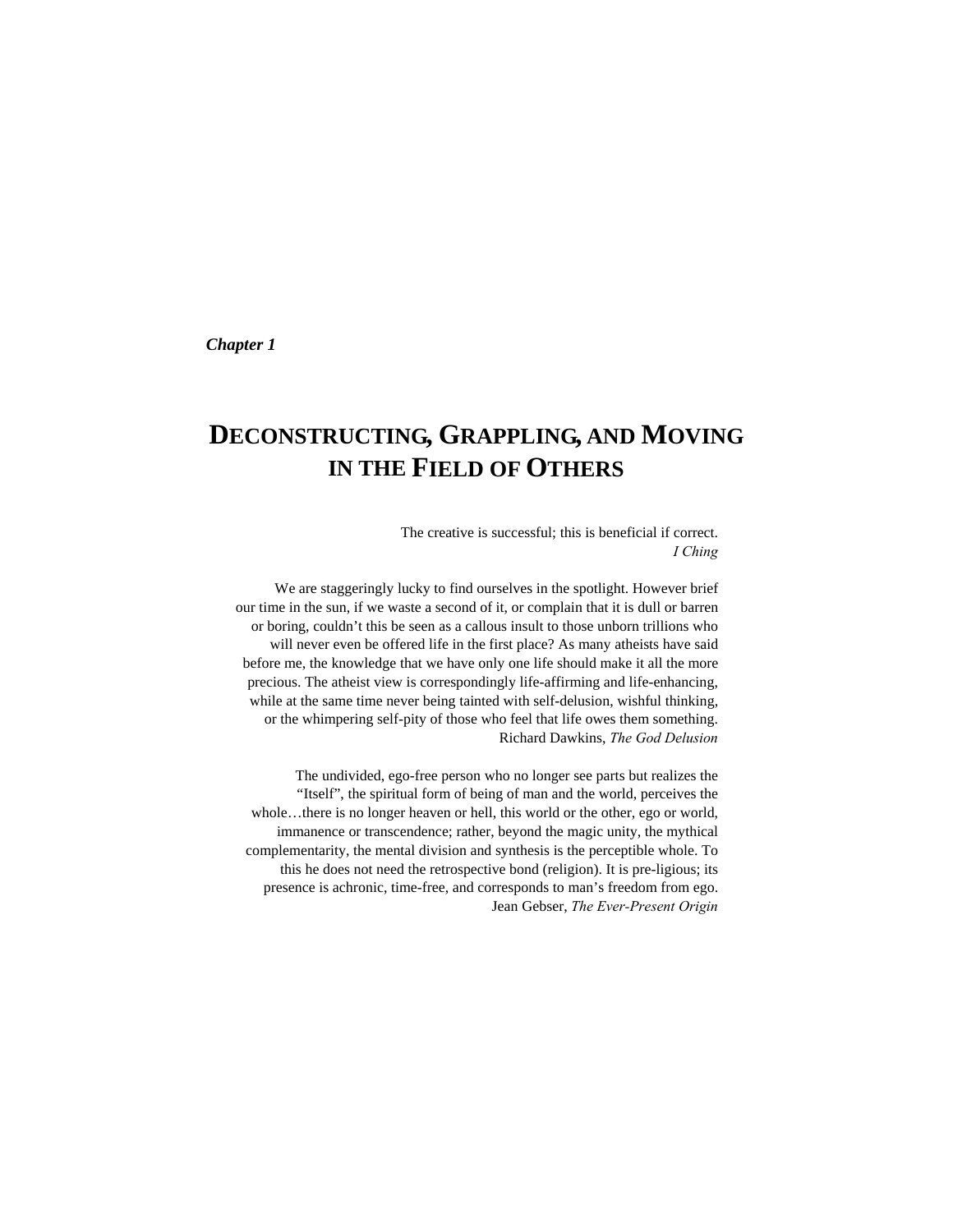#### **INTRODUCTION**

It is truly amazing what people think. And it is truly fascinating the developmental stages through which thinking and consciousness can develop (Austin, 2000; Fischer and Bidell, 2006; Gebser, 1985; Labouvie-Vief, 1994; Pascual-Leone, 2000). Consciousness itself makes us aware of human subjectivity, and every attempt to construct an objective account of consciousness struggles with the problem of human subjectivity (Ò'Nuallàin, 2006; Rose, 2006). Consciousness itself -- coupled with our prolific imaginations -- can offer us a sense of limitless, radical mental freedom and profound, universal connection: this subjective reality often points us in the direction of ideas that pertain to a transcendental, spiritual state of being that is somehow above and beyond the material world, free from all material constraints.

And some thinkers believe that categories of spirituality represent a certain peak in human cognitive and emotional development – modes of thinking and feeling that correlate with wisdom (Gebser, 1985; Pascual-Leone, 2000). Others describe spirituality as a core character strength: for example, it is listed as one amongst the set of five *Strengths of Transcendence* in the positive psychology classification system (Peterson and Seligman,  $2004$ )<sup>4</sup>.

At the same time, not everyone thinks about or values spirituality, but this will not surprise those who think that cognitive-emotional aspects of spirituality – a sense of connectedness, universality, and fulfilment (joy and contentment) that result from personal encounters with a transcendent reality – represent a core dimension of personality along which people *vary* (Piedmont, 1999). Whether or not we agree that spirituality is a dimension of human 'personality' or human 'character', many psychologists would agree with me in thinking that spirituality is difficult to understand: there is some confusion as to how best to conceptualize its psychological structure, process, and function -- and this general state of confusion exists in the context of a close historical and conceptual coupling between religiosity and spirituality, a conceptual coupling that has been thrown into disarray over the past century with the rise of secular views on spirituality (Hill et al., 2000; Zinnbauer et al., 1997). Some psychologists -- most notably, the

 <sup>4</sup> Other strengths of transcendence in this system include appreciation of beauty, gratitude, hope, and humor. The complete character strengths classification system includes 24 character strengths, adding to transcendence 5 strengths of knowledge (creativity, curiosity, open-mindedness, love or learning, and perspective), 4 strengths of courage (bravery, persistence, integrity, and vitality), 3 strengths of humanity (love, kindness, and social intelligence), 3 strengths of justice (citizenship, fairness, and leadership), and 4 strengths of temperance (forgiveness and mercy,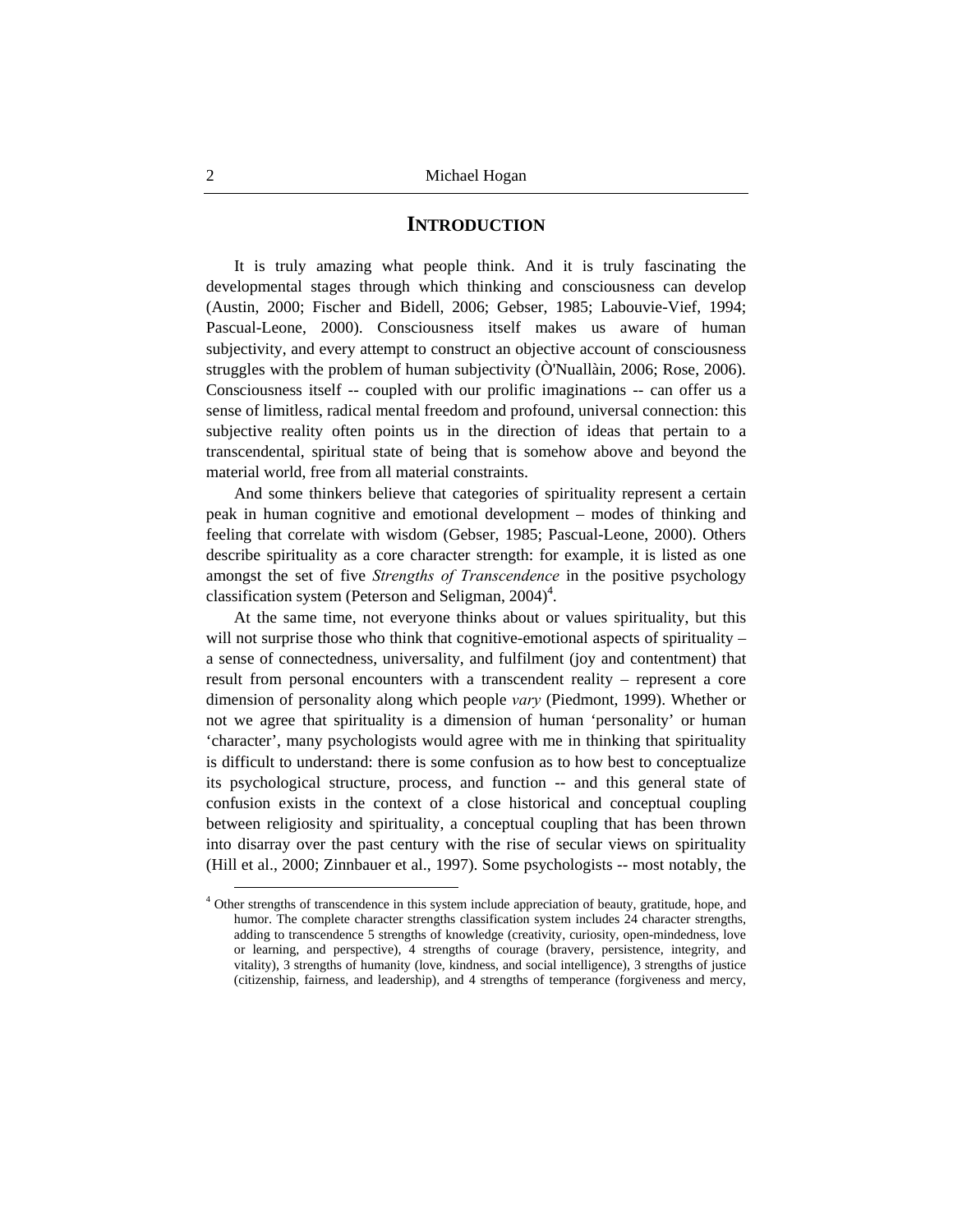radical behaviourists (Chiesa, 1994) -- would not characterize spirituality as a cognitive-emotional representation, a personality trait, or a strength of character, and they would clear away any confusion over the ontological condition of spirituality by focusing their analysis instead on the conditions under which people emit the response 'spirituality' or related terms. At the same time, they would be interested in the consequences of any such response in context.

Nevertheless, when recently I asked a group of third year students, "Do you think psychologists should study spirituality?" Some of them said, "No, spirituality cannot be observed or objectively measured – it has no place in psychological science." I wondered if this reply reflected a misunderstanding of the goals of psychological science -- a curious negation of certain categories of human experience as a focus of inquiry -- or simply a dislike for entertaining ideas that are in some way associated with orthodox religion. In truth, I cannot claim to have direct access to the minds of my students, and I can only speculate as to why they think the way they think. At the same time, even though the students failed to tell me what spirituality is, many students did at least consider spirituality an important focus on inquiry.

#### **UNDERSTANDING**

In order to understand spirituality, we must first accept that there is truth in its psychological existence. In other words, states of consciousness and associated abstractions (i.e., ideas, values, and beliefs) that pertain to the concept "spirituality" exist in human systems -- both the states and the associated abstractions are part of a living system -- and one of our tasks as scientists is to understand the structure, process, and function of this living system at the individual and group level of analysis. Obviously, this is no easy task: consider the intra- and inter-individual variability in the action state that needs to be mapped (Fischer and Bidell, 2006), and consider also the great variety of conscious states and associated abstractions linked to the concept "spirituality" throughout the ages (James, 1985). Nevertheless, in opening this dialogue, it will not help our cause to delete all the nouns, verbs, and adverbs that pertain to unobservable mental phenomena. We might develop a *new* language that allows us to replace the old word "spirituality" with other words, operational definitions, and theoretical formulations, but we will need to begin by reference to the

 $\overline{a}$ 

humility and modesty, prudence, and self-regulation). The system itself is an example of formist thinking. See chapter 3.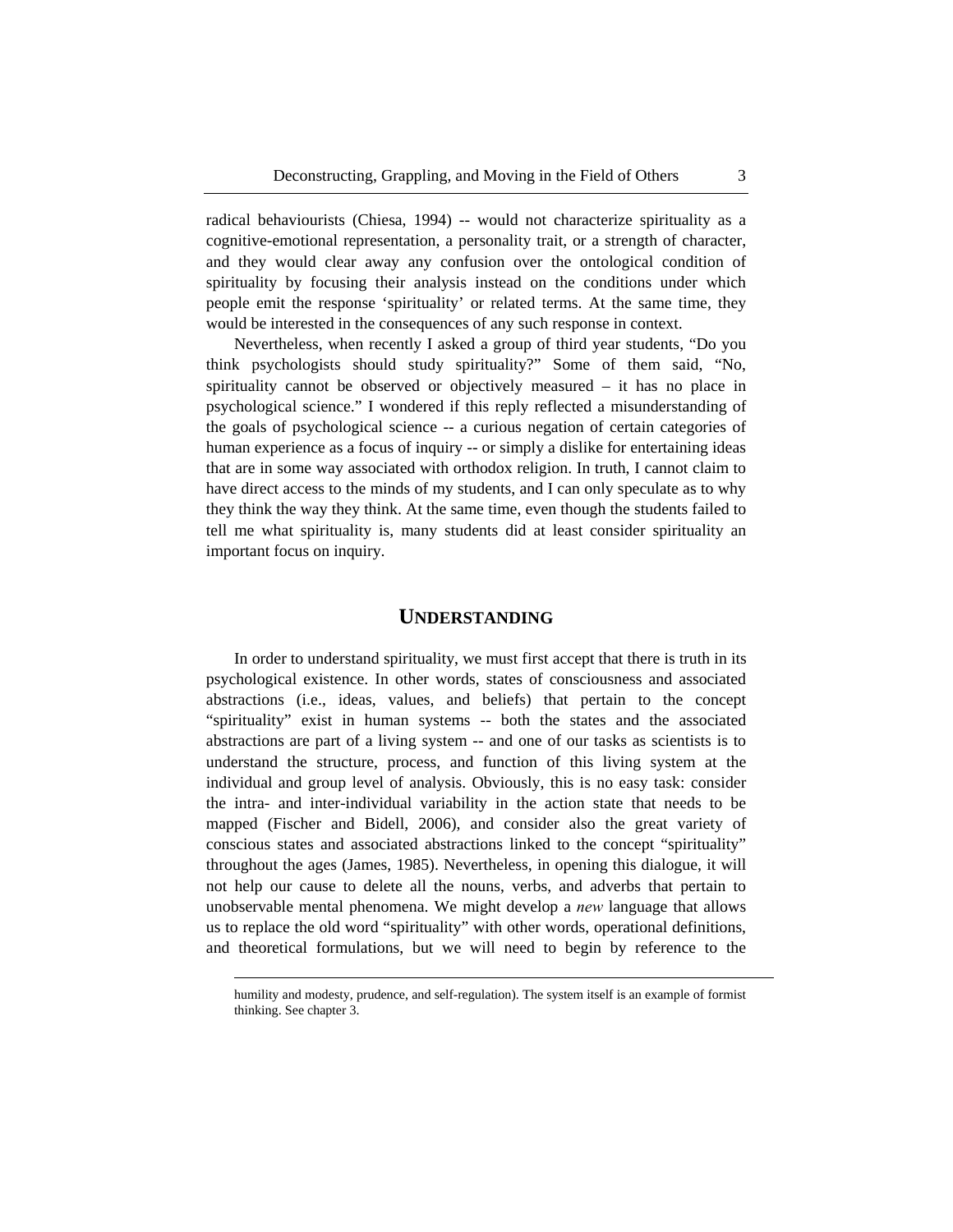language and conceptual structures that already exist in our culture, and there is no guarantee that other scientific sub-cultures will buy into our new approach (Hayes, 2006; Hayes et al., 2001). In fact, in the face of what we can now quantify as very rapid cultural evolution, we can probably predict that our *new* way of thinking about spirituality will be swiftly uprooted and replanted as part of another "new" computation (Kurzweil, 2005; Pettersson, 1996; Richerson and Boyd, 2005)

And whether or not you can empathize with the folk psychology of the lay population -- that great mixture of magical, mythical, and rational ideation -- spare a thought for those who wish to 'reclaim spirituality' from established religion, and those who wish to allow spirituality some 'continued existence' in culture generally (Gebser, 1985; Pascual-Leone, 2000; Peterson and Seligman, 2004). Consider their plight: they cannot simply clear the slate, start over, and redesign themselves and their culture from scratch. They may wish to *transcend* various ideas, values, and beliefs that arise in their mind and that populate their world, but they may find it difficult to define themselves in relation to other 'transcendental', 'spiritual' states of consciousness and associated abstractions that already exist in a cultural field of interdependencies. As social beings, as thinkers, we all have to operate in the field of others. The category of advanced spiritual development some psychologists point to may emerge as a highly integrated, valued, autonomous state at some point during a person's life, but the process of movement toward this autonomous state involves movement through the field of others (Erikson and Erikson, 1997; Labouvie-Vief, 2005).

Ultimately, we cannot first delete spirituality from culture if our goal is to understand it and perhaps express it as part of our 'personality' or 'character'. The desire to delete some aspect of reality before working to understand it is, essentially, an idealised over-generalisation of Descartes philosophy of science. In Descartes' method, the thinker begins by clearing the mind of *everything* – slowly and gradually, components are introduced, until all components necessary to describe the focus of inquiry remain. However, pragmatists have never assumed this to be a realistic starting point. For example, in Peirce's method, the thinker must begin with the prevailing state of mind: the mass of cognition already formed, "of which you could not divest yourself if you would*"* (Warfield, 2004).

And C.S. Peirce tells us something else: Although models of reality must be evaluated using formal logic, sentiment shapes the facts selected. We cannot easily divest ourselves of our sentiments, and the way in which our sentiments influence our selection of the ideas, values, and beliefs we consider 'good' and 'bad' in our culture. Having said that, we must strive to be neutral – we must work to build a neutral systems science (Warfield, 2003, 2004) – and we must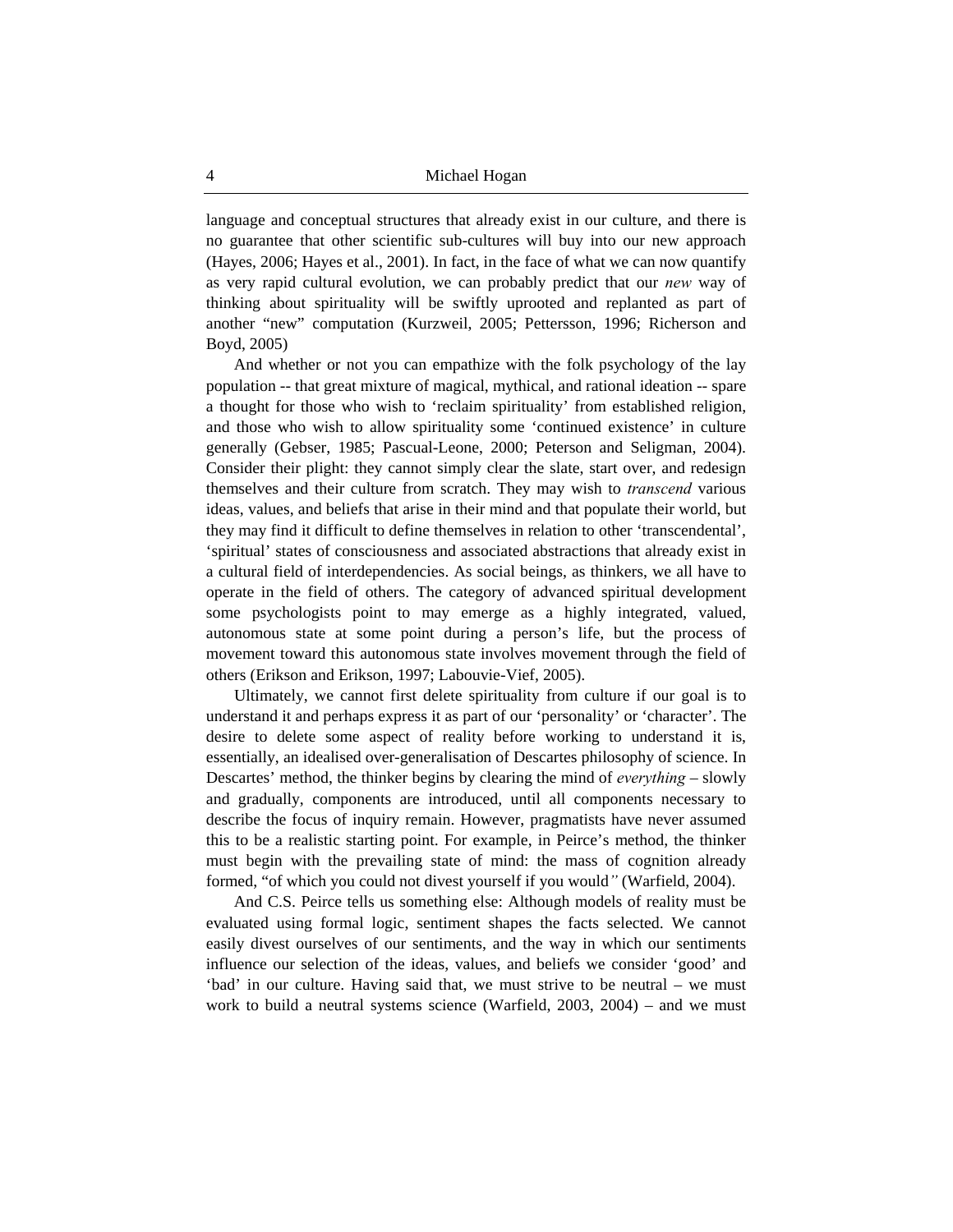therefore begin our inquiry with "*what is"* and with "*what we possess by way of knowledge"*; and not with "*what should be"* or with "*what should be deleted or negated"*.

Some argue that it is time for us to give up our belief in the existence of God (Dawkins, 2007). In fact, the battle over God has raged for centuries. But the God concept, much like the concept of spirituality, has proved very resilient.

Consider the battle between Leibniz and Spinoza in the  $17<sup>th</sup>$  century. During a two week blizzard in February 1686, while forced to take a break from his increasingly embarrassing attempts to construct a windmill for silver mining in the Harz Mountains, Leibniz worked frantically to describe "a secret philosophy of the whole of things" in his famous *Discourse on Metaphysics*. With the explicit purpose of furthering his project of church reunion, Leibniz sets out to defend the view that God exists. In so doing, he took upon himself the task of clearing the ground of European thought of the apparently ubiquitous Substance of Spinoza.

Spinoza attempts to deify Nature. God is Nature, he says. But Nature has no will, only blind necessity. Therefore, God has no will. Leibnitz argues that any God worthy of the name must be able to make choices; he must have an intellect and opinions, and a will with which to affirm his decisions. Furthermore, in Spinoza's philosophy "good" is no more applicable to God than, say, "banana" or "tasty". So why use the term "God" at all? Leibniz thinks that what is divine must be beyond what is natural, or else it is simply not divine. Also, to say that nature is divine is to judge the world; it is to imply that the world as a whole is good. As Nietzsche has it, Spinoza "deified the All" in order to "affirm" the world.

Spinoza does say the world is "perfect", but he also argues that the totality of things lies beyond all human judgement. However, Leibniz argues that all Spinoza can truly mean by "perfect" is the abstract notion "complete" and therefore he cannot judge or "affirm" the world in the way that one must if one says that it is divine.

Spinoza says that God has only one world to choose from -- the one that follows ineluctably from its own Nature. Leibniz counters that God had the option not to create this world. Ultimately, Spinoza believes in an immanent God; Leibniz argues for a transcendent one -- it is the distinction between the 'here and now' versus the 'before and beyond'. Leibniz considers Spinoza's concept of God "bad" and "dangerous" because he believes it will lead to out-and-out anarchy. Conversely, Spinoza argues that Leibniz's God does nothing but continue to restrict the freedom of the human spirit; it does nothing to facilitate the true expression of one's own nature; it does nothing to facilitate understanding in this world.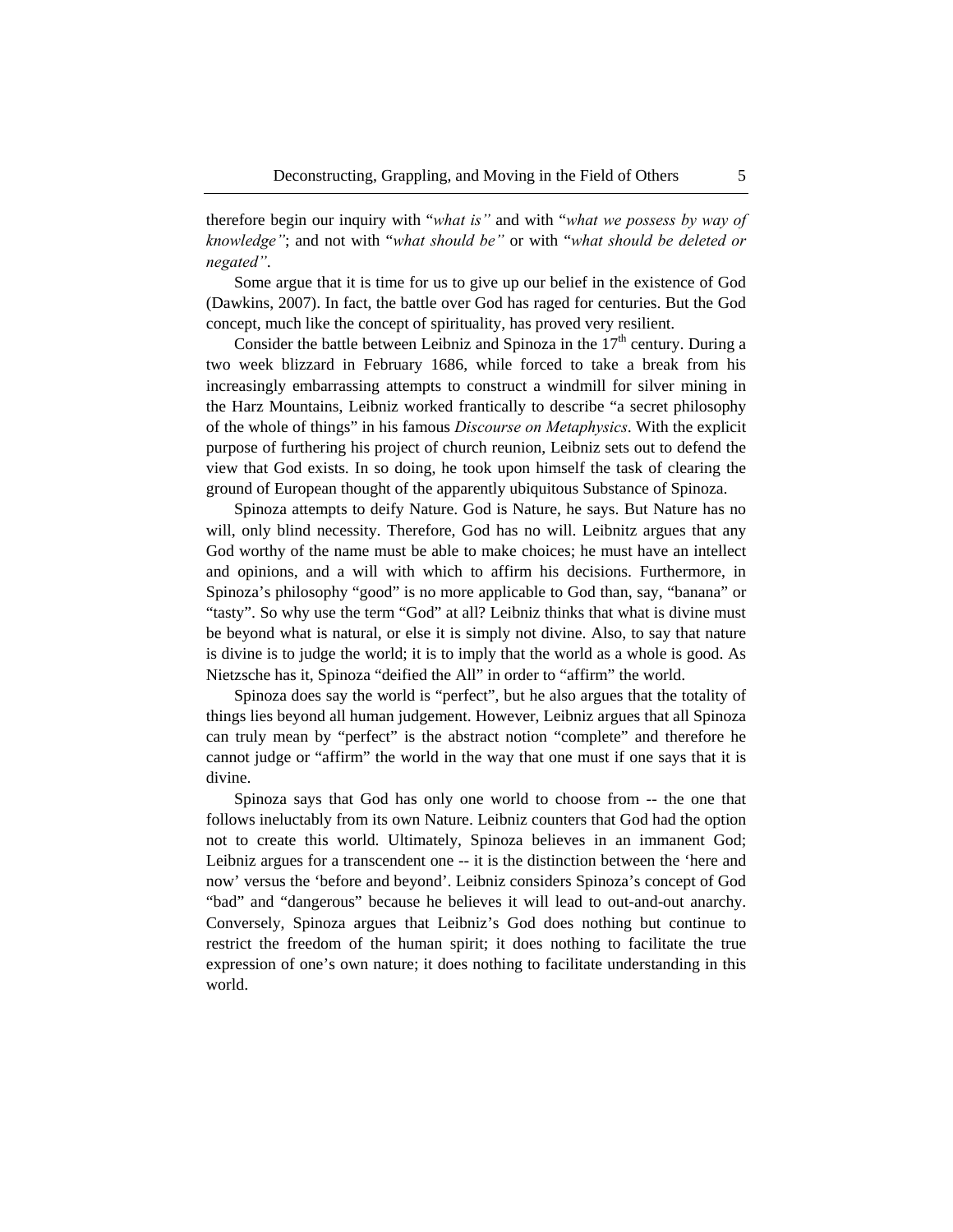The conception of God put forward by both Leibniz and Spinoza was more than metaphysical – both had political intentions. Leibniz argued that 'belief' in the goodness of God will bring about the desired political ends of unity, stability, and charity. Spinoza sees orthodox religions as chains inhibiting human freedom, and he sees human freedom as the pinnacle expression of Nature, or God. When there is freedom from orthodox religion, then we will see unity, stability, and charity. Orthodox beliefs will not produce any real social benefits, and they are more likely to cause conflict.

For Spinoza virtue is its own reward – the question of immortality can have no bearing on our salvation, for the wise man has no need of additional rewards in an afterlife to justify virtue in this life. Leibniz argues that in this life virtue often goes unrewarded. Belief in the immortality of the soul is therefore essential. The doctrine of personal immortality is vital to our happiness, if we are to have faith in the idea that the universal mathematics of rewards and punishments add up to "justice". Leibniz implies that it is the "belief in" and not the "fact of" immortality that really matters for our happiness.

According to Spinoza the intellectual love of God (or Nature) is the highest form of reason. But this love cannot be returned by God; Spinoza's Substance is utterly indifferent to humanities concerns. Leibniz thinks this is 'unreasonable' – how can understanding that what happens, happens necessarily produce any enduring happiness?

In Leibniz's view God has a mind, as do human beings. As such, in order to defend his view of God, Leibniz had to introduce more than one Substance into the world: mind and body. Conversely, Spinoza sees mind and body as two perspectives on the one reality: mind is the idea of the body, and the perceived unity and identity of the mind arises because a collection of thoughts and desires always pertains to a particular body.

Spinoza's philosophy argues that the human being is nothing exceptional – simply another manifestation of Substance. Many have reacted to this view. Philosophy and psychology often work to inject something "extra special" into human being. Existentialist philosophers point to our "radical freedom" and the associated burden of responsibility this implies. Humanistic psychologists point to our potential to "self-actualize". Evolutionary psychologists present the view of humans as the "moral animal". Positive psychologists strive to enhance the good; they attempt to construct a scientific account of positive emotions and positive character traits, devising strategies that will help us to find happiness through the exercise of our unique character strengths.

In some ways, although many modern scientists implicitly accept Spinoza's view of humans as one manifestation of Substance, the modern mind continues to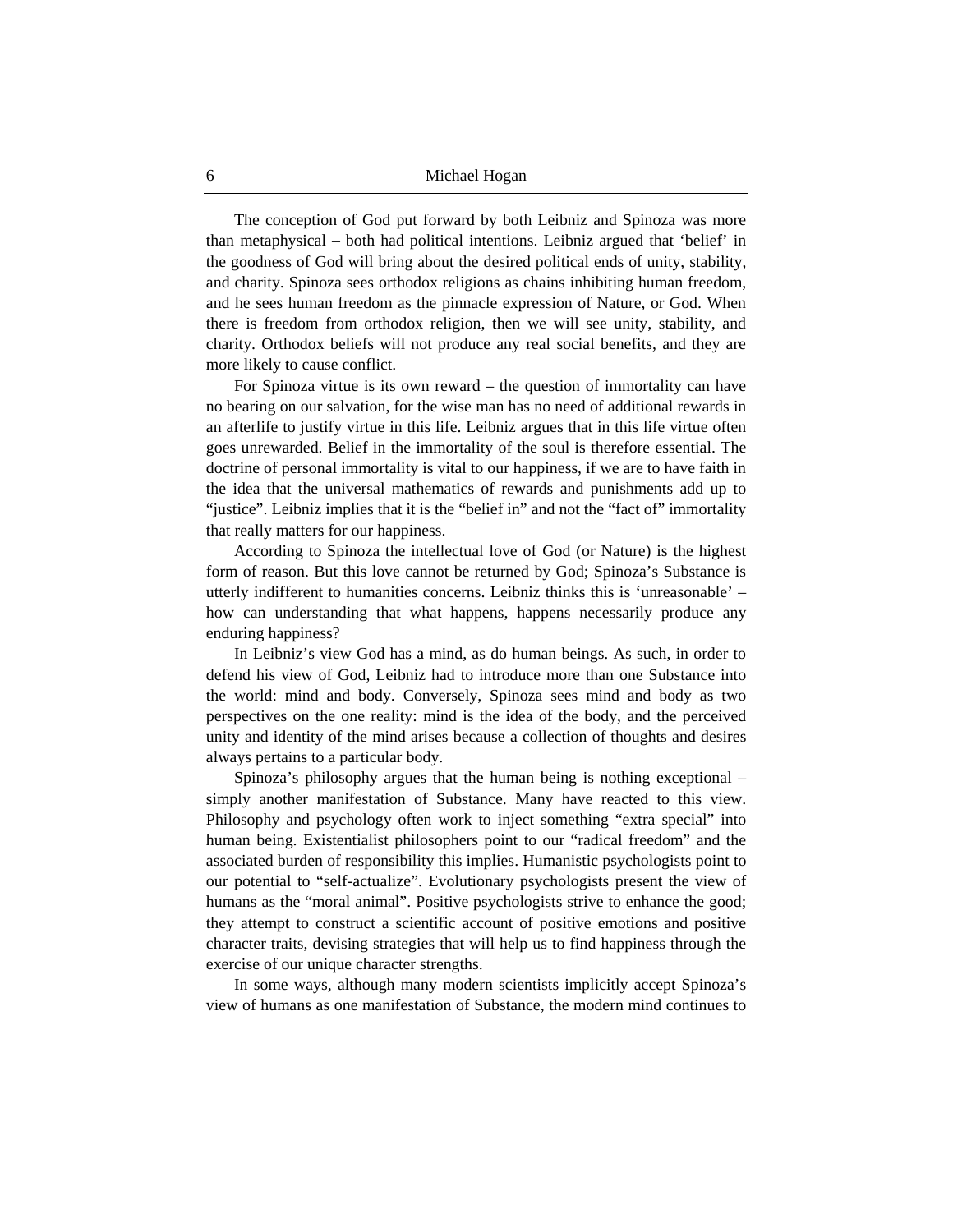endorse a unique mix of Spinoza's neutral equanimity and Leibniz's furious striving. Modernity endorses the view: through understanding there can be continual achievement of a greater perfection. The difference between this view of understanding and the view that Spinoza offers, as it applies to human nature, is that Spinoza suggests we should be content simply to understand; we should not strive so hard to change our nature. In other words, we should be content with the understanding and full expression of the nature we possess.

Many of the beliefs that guide individuals within the modern world – the faith in the sanctity of the individual, the ideal of charity, and the unique purpose of humankind – seem to follow more directly from Leibniz's than from Spinoza. Notably, much like positive psychologists have used 'progressive' views of cultural evolution as a means to bolster a sense of hope, meaning, and purpose (Seligman, 2002) -- a view that can also manifests in a radical optimism (Kurzweil, 2005) -- so too did the Leibniz system propose that the "universe is involved in a perpetual and most free progress, so that it is always advancing toward greater culture". It is a view that not all evolutionary psychologists would necessarily agree with (Laland and Brown, 2002; Richerson and Boyd, 2005).

More generally, the fate of God and the debate over Human Nature has yet to be resolved, and the battle between "good" and "bad" will never end. If Spinoza was correct, it is likely that, in understanding and expressing our true nature, the world will continue to produce characters that discover themselves more or less aligned with Leibniz and Spinoza. When we consider the view of Richard Dawkins in *The God Delusion*, we might well argue that he aligns himself more with Spinoza than with Leibniz, because, like Spinoza, he desires to overthrow our view of a transcendent God. However, unlike Spinoza, Dawkins does not replace a transcendent God with an immanent God. Much like Einstein had, Dawkins has a certain respect for Spinoza's pantheism, describing pantheism as "sexed-up atheism", but Dawkins doesn't talk about modern secular spirituality, which is one of the cultural off-shoots of Spinoza's sexed-up view of Nature.

## **SENTIMENT AND REASON AND DAWKINS**

We may not be able to provide an unadulterated version of "what is" but we can certainly ask people what they think. Most psychologists recognize the value of asking people what they think. When I asked a sample of friends and colleagues who have read *The God Delusion* by Richard Dawkins, "So, what do you think?," many of them started off by scrunching their face in mild distain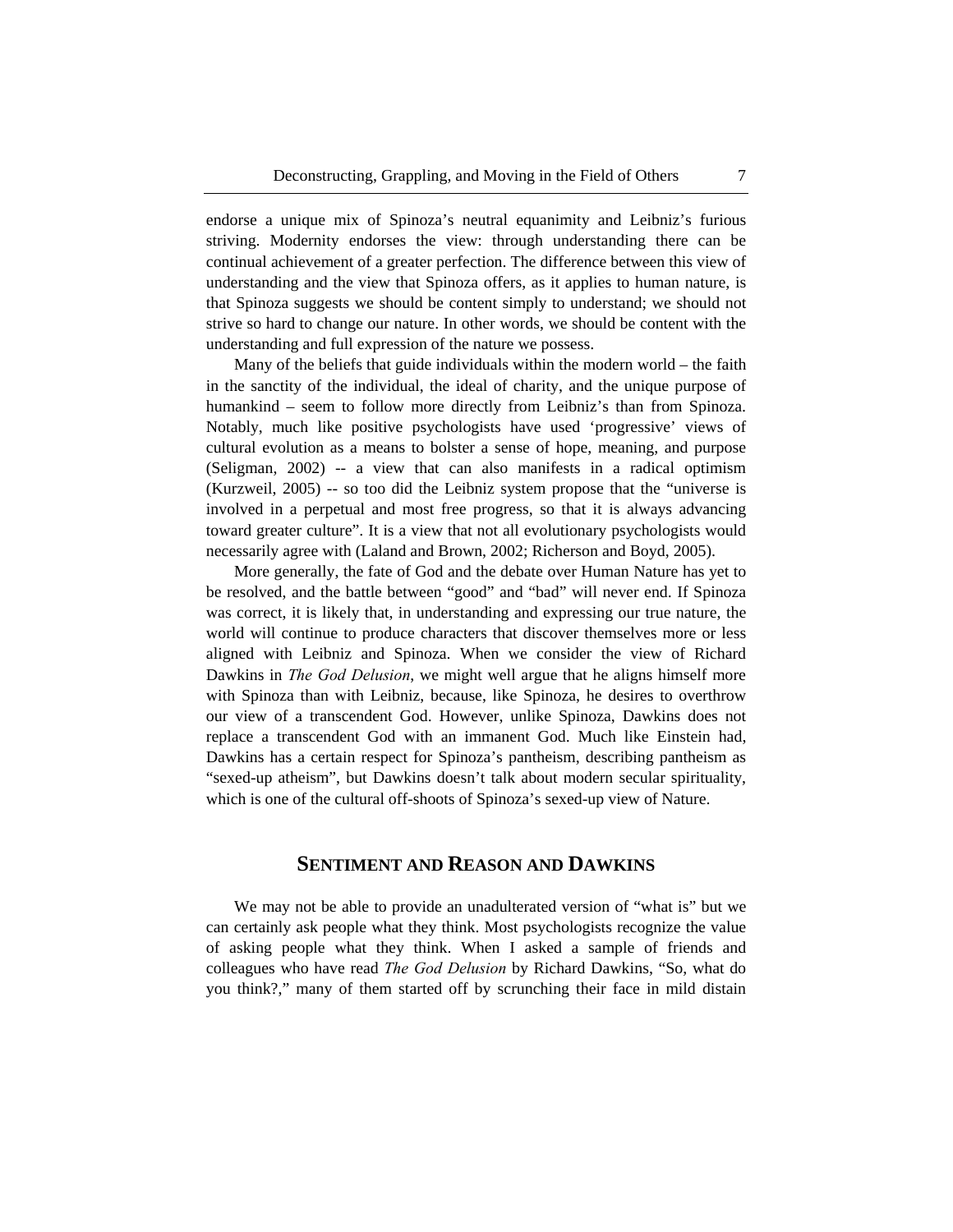(much like Dawkins does when talking to homeopathists): "I think he's picked on an easy target – most people don't really believe in God, they believe in belief" (Physicist), or "He's missing the point – there is more to religion than simply believing in God: there is a positive psychological process associated with being spiritual and Dawkins says little or nothing about it" (Behavioural Scientist), or "He lacks requisite balance – his blind faith in science is no less extreme than another man's blind faith in God" (Social Scientist), or "Study the success rate of secularist moral ideologies in the  $20<sup>th</sup>$  century and ask yourself, honestly, what is so great about the moral alternatives to Religion, and, tell me, how can the science of evolution inform how it is we can best redesign our moral, social, political, and cultural systems? (Literary Critic)"

But Dawkins has been fighting his battle for over 20 years now, and a close reading of his book illustrates some of the logical problems associated with all these starting points and some of the different places they lead to. Consider one possible reply to each comment in turn:

- 1. Many people do still believe in the existence of a God, and they consider this to be a good, true, and psychologically beneficial belief -- even if, in reality, the psychological costs and benefits associated with different religious and spiritual belief profiles is more complex than most people, including Dawkins, generally appreciate (Pargament, 2002a; Pargament, Magyar-Russell, and Murray-Swank, 2005; Zinnbauer, Pargament, and Scott, 1999). And many people believe in all sorts of other beliefs in the absence of any sound (empirical and rational) basis for their beliefs – other than their belief that a set of strong sentiments and perhaps a related set of (often incoherent) arguments is a sound enough basis for their strong belief in their belief (Astebro, Jeffrey, and Adomdza, 2007; Bering, 2006; Brannon, Tagler, and Eagly, 2007; Dewey, 1910; Lee, 1998). Thus, the question as to what it means to believe in belief is an open one and one can hardly conclude that it is necessarily positive. For example, Leibniz considered belief in the immortality of the soul as essential to our happiness, because only the afterlife can secure our sense of justice in this world. Like any other rational being, does Dawkins not have the right to challenge what he perceives as irrational?
- 2. Dawkins may have said very little about spirituality, and this you might consider an omission, particularly in light of the fact that religiosity and spirituality are interdependently expressed in the population (Marcoen, 2005; Zinnbauer et al., 1999) -- his focus is on religious belief and not some form of 'spiritual consciousness' -- but if one is to mount the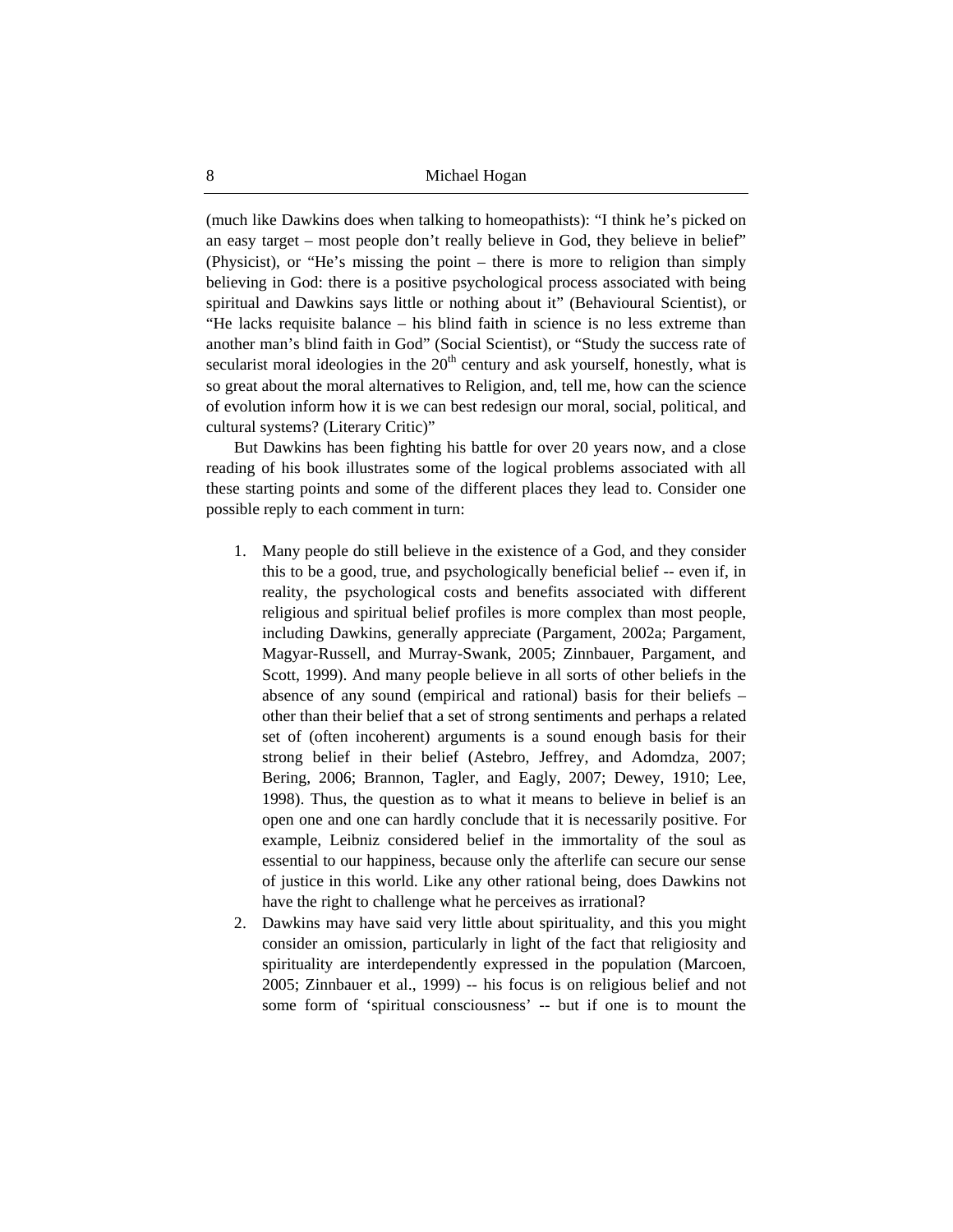argument that spirituality is part of a positive psychological process, one must also be willing to consider psychological science. Thus, you must define what you mean by spirituality, measure it somehow, and examine its causes and consequences in an objective manner (Dalby, 2006; Hill et al., 2000; Koenig, 2004; Marcoen, 2005; Piedmont, 1999; Zinnbauer et al., 1997). To simply state that spirituality is a good thing, without providing a sound basis for your belief, will fail to convince the average psychologist.

- 3. Dawkins may have 'faith' in science and one might argue that the strength of his faith somehow blinds his understanding of religious faith, or makes it difficult for him to empathize with a person who believes in "nonsense", but he claims to understand religious faith and he is able to provide a reasonable explanation for his faith in science and his lack of faith in the existence of a God. Thus, he has both sides of his argument prepared and if you are to describe his faith in science as 'blind', you need a more subtle argument: you need to describe, in particular, what you mean by 'blind faith' in this context. Ultimately, you also need to consider various different meanings of the word 'faith' when applied to different people in different contexts.
- 4. Just because you may have judged secularist moral ideologies to have somehow failed us (and here you need to specify the moral ideologies you are referring to, providing evidence of specific failures), this does not imply that religious moral ideologies have been altogether successful. Dawkins provides us with a veritable catalogue of atrocities enacted in the name of religion. Our definitions of success and failure are critical here, and regardless of the long list of failures the advocates of both religious and secular ideologies could readily bring to the table, in simple terms, the failure of one ideological system does not imply the success of any other ideological system. The analysis of success and failure is more complex. For example, two distinct systems of belief may operate in isolation in the population, in which case they can be evaluated as more or less successful by some criteria. But two (or three or four of five) systems of belief may also co-exist, co-function and compete for prominence in the population (Boyd and Richerson, 1995, 2000; Boyd and Richerson, 2005), in which case it may be difficult to evaluate the source of generalized system failures (e.g., war, discrimination, bigotry, loss of social capital, declines in physical health and psychological wellbeing, and so on). More generally, the science of evolution is retrospective: it reveals principles of change and emergence at the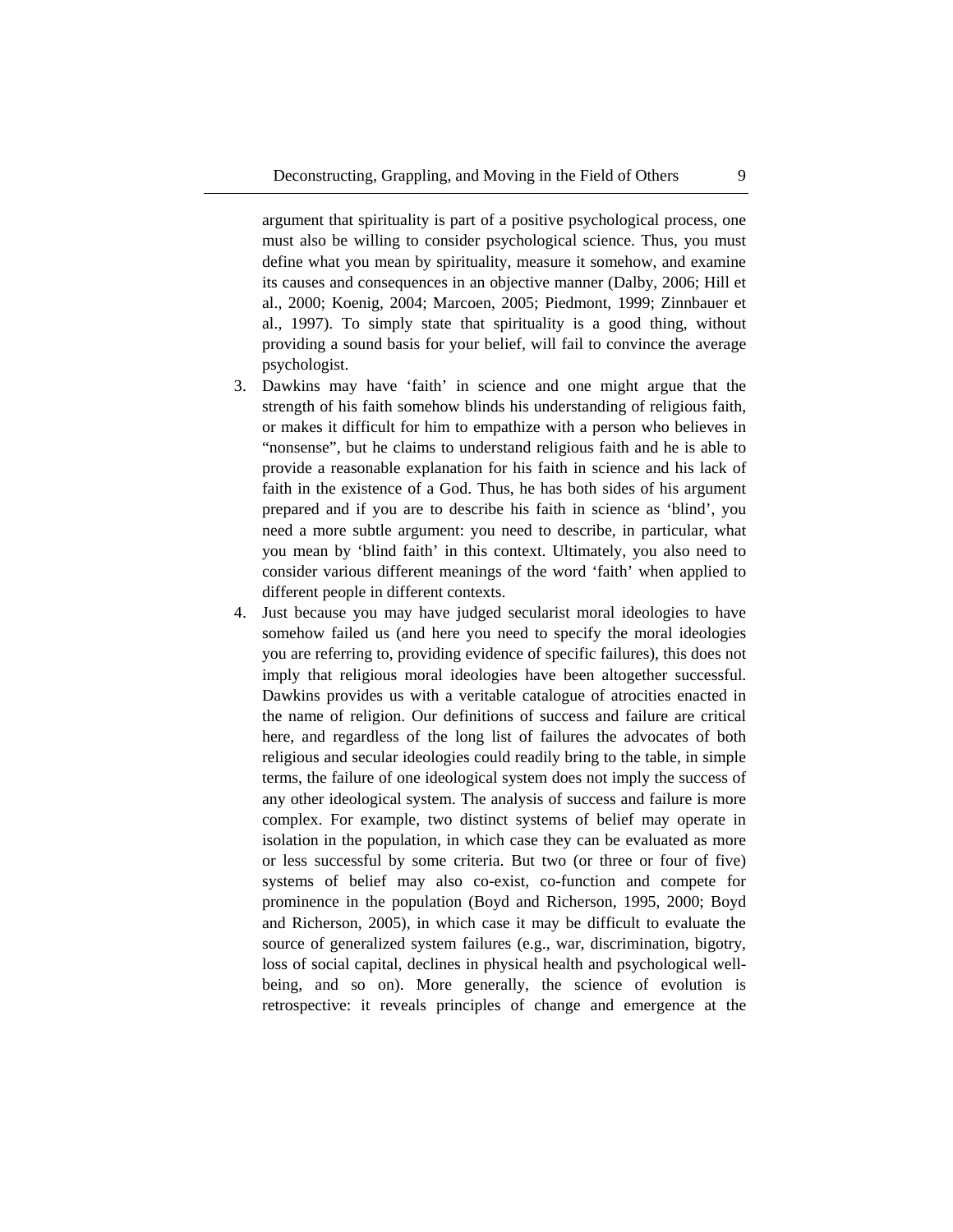population level – and although certain trajectories of future development can be predicted (Pettersson, 1996), they may not amount to anything like some idealists hope for (Kurzweil, 2005; Seligman, 2002). Evolutionary science cannot, in any strict sense, inform our design of new moral, social, political, and cultural systems – evolution simply grants us a (growing) population of new brains with the potential to understand and learn from the successes and failures of the past.

None of these replies tend to satisfy my friends, because those who dislike Dawkins dislike the general weave of his thoughts. Dawkins does much more than simply challenge the existence of God. He views the God delusion as a symptom of bigger problems associated with the whole system of irrational religious ideas, values, and beliefs endemic in our culture: his inquiry challenges the very thoughts, behaviours, and group dynamics of Jews, Christians, and Muslims. (He bypasses Buddhism<sup>5</sup>.) Dawkins presents a powerful psychological, socio-political, and evolutionary analysis of the ways in which the major monotheistic systems of belief influence individuals and groups, and one cannot deny that it is a very compelling account of the various *negative* influences.

On one level, Dawkins is simply challenging what he perceives to be the rise of magical and mythical thinking in modern culture, and his hope is to liberate the masses by pointing them in the direction of science and western enlightenment. Nonetheless, understanding formal logic, the various assumptions associated with different worldviews, and the way in which sentiments influence the construction of arguments (Koltko-Rivera, 2004; Warfield, 2003, 2004), it is evident that Dawkins presents one inquiry amongst many, and perhaps it is the way his sentiments direct his selection of the facts that irks some of the Irish people I have conversed with. But many people have not read Dawkins very carefully -- others simply don't understand his arguments -- and when pushed to provide reasons for their most fundamental objections they will sometimes admit that they simply dislike what they perceive to be his "uncaring, condescending, oppositional stance toward people with religious tendencies". It is a case of the objective, hyperrational, method-driven man -- the evolutionary scientist, the non-psychologist - having no empathy for the subjective, sometimes irrational, method-free spiritual movement of humankind.

<sup>&</sup>lt;sup>5</sup> "Indeed, there is something to be said for treating these not as religions at all but as ethical systems or philosophies of life" (p. 59). Dawkins appears to overlook the fact that many Buddhists believe in reincarnation.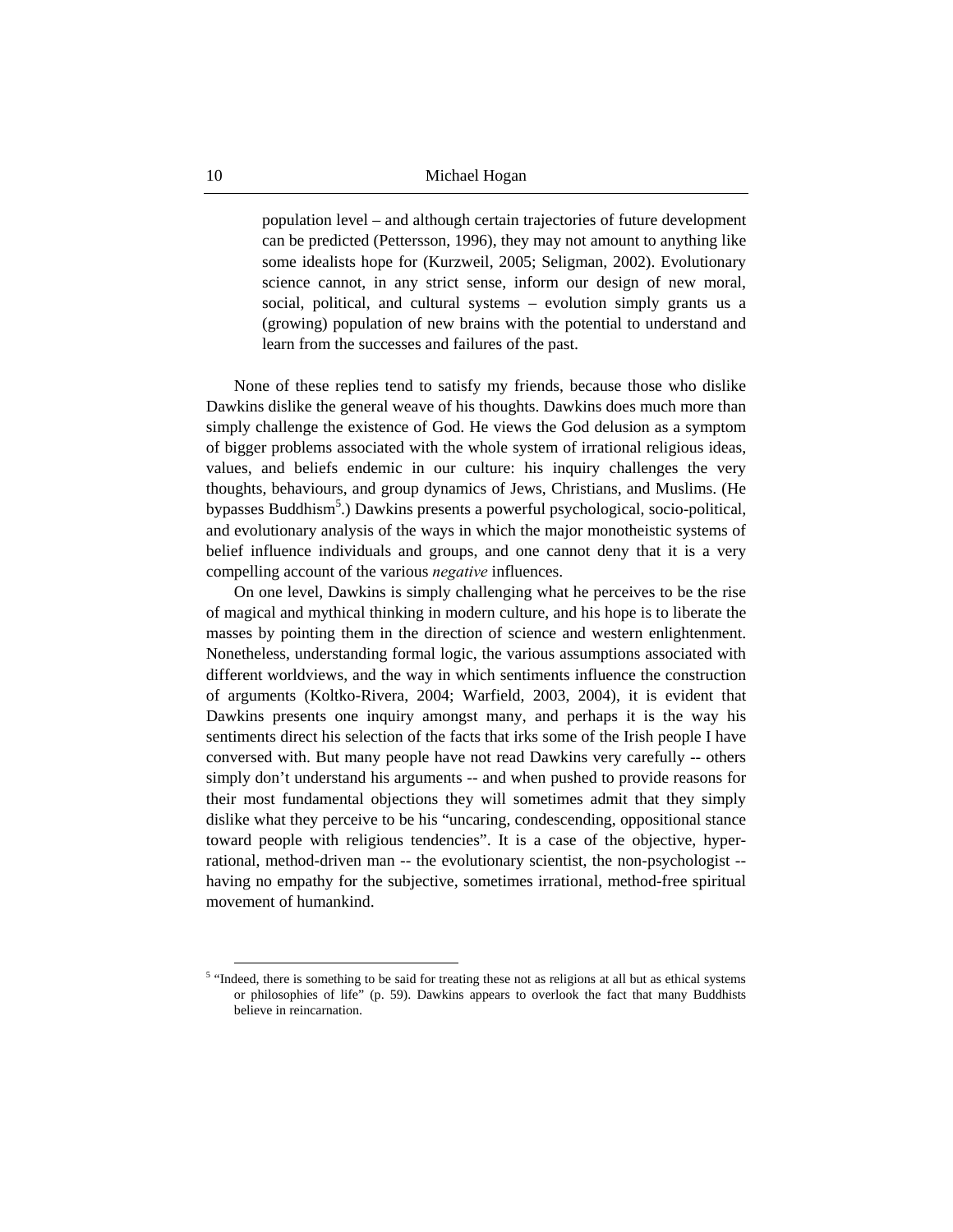Some of my friends and colleagues go further. They think that Dawkins is perhaps condescending at times, but he writes to an audience who fail to appreciate the negative that religion does. In this sense, some of my friends and colleagues can empathize with Dawkins to a large extent. They can empathize with Dawkins when he gets angry with the religious. It is anger based to some extent on all the damaging negative things that large scale belief in superstition does. They accept that all Dawkins ultimately wants is a bare, scientific, rational understanding of the world on the part of everyone – a world in which all people have some basic empathy for others and care about helping them to understand and grow psychologically. "That world would be much better than the present one because it would be more mindful", says one colleague. "It is seeing the constant mindlessness wrought by religion that makes people such as Dawkins angry. Many people simply do not appreciate the subtle and not so subtle ways in which religious (and other forms of) mindlessness can retard progress toward a saner, more psychologically flexible world."

#### **ENLIGHTENMENT**

Putting aside Dawkins and the existence of God for the moment, if you truly value your beliefs -- whatever they are -- you need to first know what they are. Second, you need to establish some foundation for your belief, and if your belief is an important part of your identity, you need to know how to defend it, such that your foundation is strong and secure -- your balance stable. If this precious thing you value so much is too easily destroyed in the context of dialogue or debate, then you might well need to question its true value.

Thus, if your definition of spirituality simply involves discovering the 'nothingness' at the base of conscious experience, beneath the everyday 'contents' of consciousness, and then allowing for the existence of your subsequent 'radical freedom', which arises as a consequence of the various decisions you need to make to place 'something' in the field of 'nothingness' you have discovered (Ò'Nuallàin, 2006; Sartre and Mairet, 1973), then you may need to make a distinction between your definition of spirituality and the definitions presented to you by your culture -- you may wish to distance yourself from the irrational and devise a meaning and a method that can withstand the test of the rational mind - you may wish to define for yourself a post-rational, philosophical, phenomenological model of spirituality that works for you. One way or the other, it makes sense to invest some cognitive effort into the construction of your belief.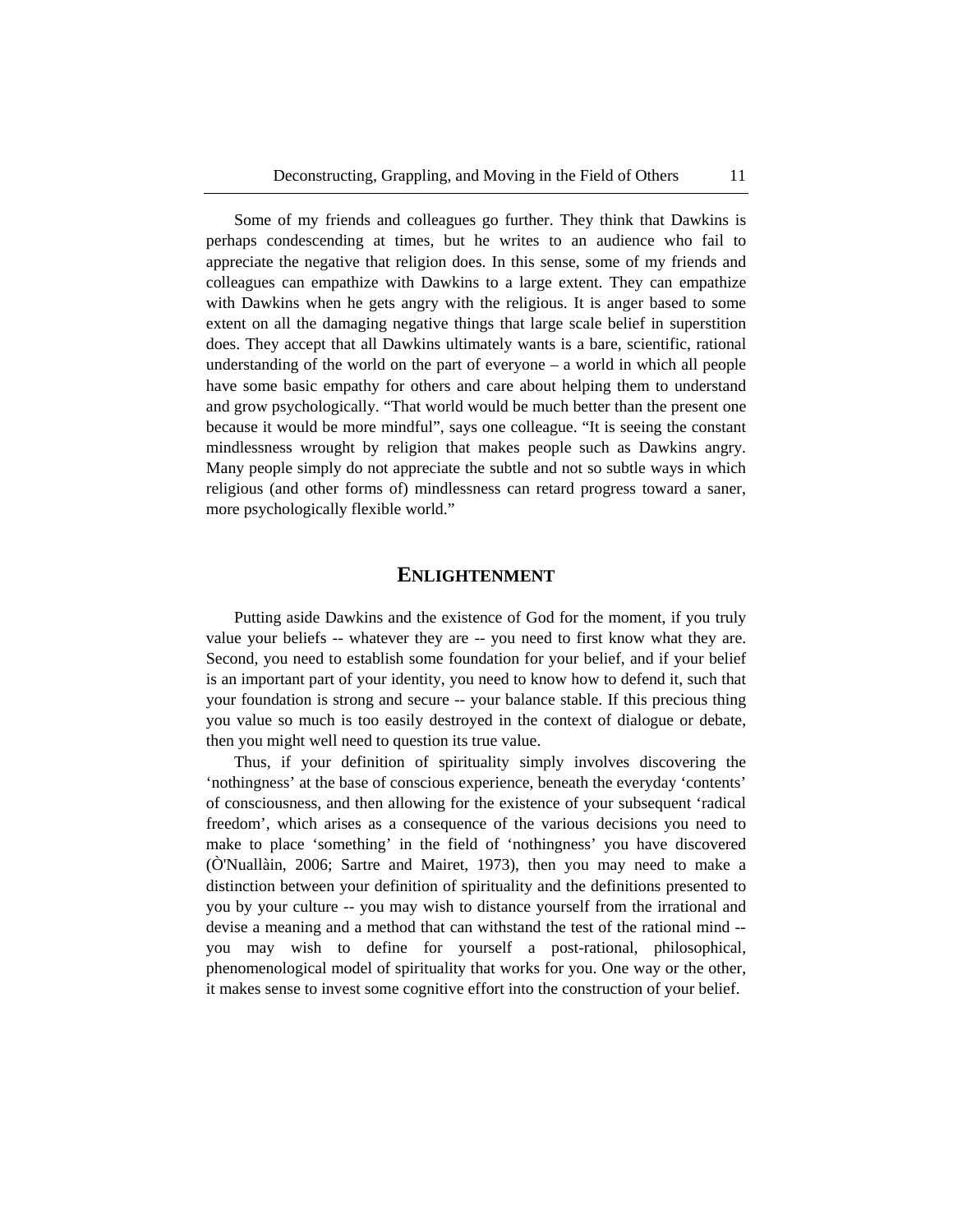You need to understand that the process of cultural evolution has produced, and will continue to produce, both adaptive and maladaptive memeplexes (systems of idea, value, and belief that have greater or less truth value and functional utility at different times, in different contexts), and you need to possess the courage to use your own understanding in the face of what culture informs you to be 'thus'. In reality, the 'thus-ness' of things, regardless of your perspective and acquired knowledge, is something that is experienced – and your conscious experience 'itself' is a very concrete and real thing.

But, I hear you say, there are levels of consciousness and associated qualities of thinking, some of which are more regulated and controlled than others (Austin, 2000; Dewey, 1910; Pascual-Leone, 2000), and as you stand face-to-face with the reality of your culture and the reality of your conscious experience, you might wish to recall what Emmanuel Kant said in 1784 when asked the question, 'What is Enlightenment?'

"Enlightenment is man's emergence from his self-imposed immaturity. Immaturity is the inability to use one's understanding without guidance from another. This immaturity is self-imposed when its cause lies not in lack of understanding, but in lack of resolve and courage to use it without guidance from another. Sapere Aude! [dare to know] "Have courage to use your own understanding!"-- that is the motto of enlightenment."

Dawkins, in pointing to maladaptive meme-correlates of religion -- that is, negative behavioural and social correlates of specific religious ideas, values, and beliefs -- demonstrates with ample courage that he can translate the thus-ness of his experience into an argument supporting the claim: Religion is dangerous nonsense. Ultimately, Dawkins believes that monotheistic religion, as it exists today, is a maladaptive by-product of our biological and cultural evolution – it clouds our vision of "ultimate reality". However, his game of mental kung fu is not the only one an evolutionary scientist might decide to play, and some have attempted to point to both the adaptive and the maladaptive meme-correlates of religion (De Duve, 2002; Richerson and Boyd, 2005).

Psychologists have similarly argued for the existence of both adaptive and maladaptive correlates of religiosity and spirituality, and one problem with the memetics analysis developed by Dawkins and others is that it fails to amount to anything close to a balanced, neutral scientific account of system dynamics (Laland and Brown, 2002; Warfield, 2003). One core problem in this context is the failure by Dawkins to fully understand psychological science and the distinction between a substantive analysis of beliefs and a functional analysis of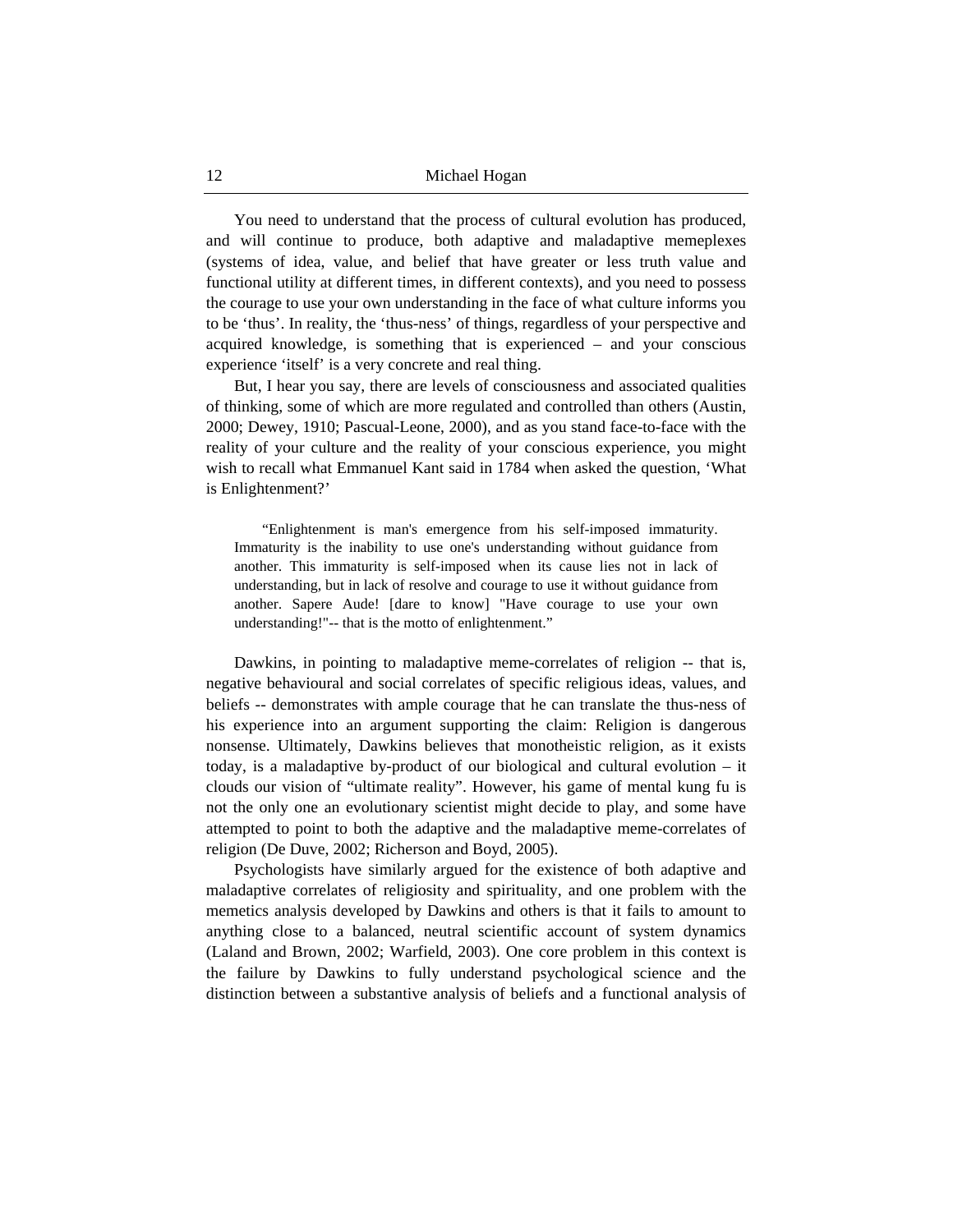beliefs -- that is, distinguishing the truth value of beliefs from the way in which beliefs (be they magical, mythical, or rational) function as part of the human action process in contexts multifarious.

For example, research suggests that religious rituals and taboos can promote intragroup cooperation and commune longevity (Sosis and Bressler, 2003), and some psychologists suggest that religious beliefs can bolster the group cohesion undergirding certain convoys of love and caring that accompany people over the lifespan (Zinnbauer et al., 1999). Other researcher suggests that religion can be conducive to the development of *cosmic transcendence* (Atchley, 1997) -- a sense of spiritual connectedness with the universe, other living beings, past and future generations (Piedmont, 1999) -- and that this broadening of awareness is often associated with potent positive emotions. For example, some have described a form of *spiritual well-being*, which includes a sense of connection to something beyond the individual; moments of awe and wonder; moments of transcendence; being concerned with deep values; finding some meaning in life; feeling that the universe will endure (Bruce, 1998).

But psychological research also points to the intra-individual, inter-individual, and cultural variation that exists. For example, adults can both embrace and abandon the path of religion as they age (Hazan, 1984), although continuity and stability of belief may be the norm (Mc Cullough and Boker, 2007); the US is more religious than Europe (Davie, 2002), and Americans become more religious with age (Levin, 1995); Women embrace the religious path more often than men (Davie and Vincent, 1998); concepts of spirituality in the East and West differ (Ho and Ho, 2007). And although studies in the US often report links between religious/spiritual beliefs and reduced onset of physical and mental illness, reduced mortality, and better recovery from or adjustment to physical and mental illness (George, Larson, Koenig, and McCullough, 2000; Levin, 1994), British samples don't always demonstrate these same links (King, Speck, and Thomas, 1999). Strength of belief may be an important factor. For example, compared to those with strong spiritual belief, Coleman et al. (Coleman, Mc Kiernan, Mills, and Speck, 2002) found higher levels of depression after death of a spouse in those with low to moderate belief strength.

Psychologists also point directly to the maladaptive. One longitudinal study (Strawbridge, Shema, Cohen, Roberts, and Kaplan, 1998) reported religiosity buffered stress against health and financial problems, but exacerbated stress caused by marital and child problems. Researchers point to maladaptive religious coping (Pargament, 2002a), associated with beliefs about a punishing, abandoning, and absent God, and expressions of anger and discontent with Him and others. Others remind us that some non-theistic forms of spirituality, like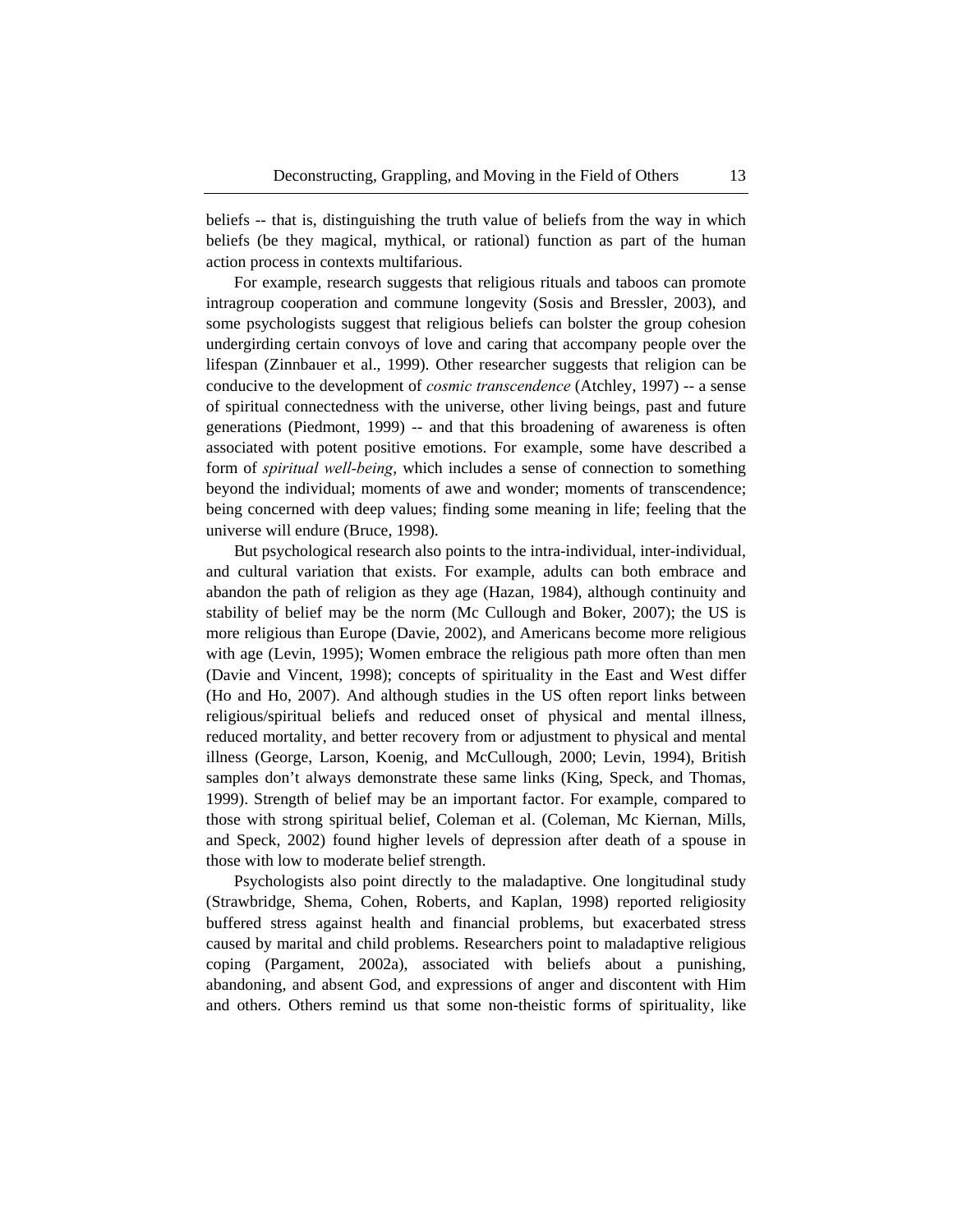Buddhism, do not suffer negative imagery associated with any God *per se*, and that one of the strategies used by Buddhists -- meditation upon compassion -- is potentially beneficial for one's physical health (Davidson and Kabat-Zinn, 2004; Lutz, Greischar, Rawlings, Ricard, and Davidson, 2004b), as is the practice of meditation generally (Wachholtz and Pargament, 2005).

Dawkins is certainly entitled to his view. However, one can argue for the existence of hierarchical orders of complexity in thinking about religiosity and spirituality (Commons, 2005; Commons and Miller, 2003) and one can sample from a huge range of functional relations when constructing models of psychological reality in this regard. For example, it is relatively easy to construct a systematic argument that focuses on the maladaptive *or* the adaptive correlates of religion; it is a little more difficult to construct a metasystems account that coordinates maladaptive *and* adaptive functional relations; and the most difficult thing of all is to construct a paradigmatic and cross-paradigmatic explanation of both religion and spirituality that draws upon all the relevant sciences - evolutionary, social, behavioural, and brain sciences – thus providing a balanced, neutral scientific account of system dynamics.

Dawkins believes that religion clouds our vision of "ultimate reality", and if you choose to think about it like Dawkins does -- and if you advocate a view other than the one Dawkins presents -- you need to decide what "ultimate reality" means to you, and whether or not religion and spirituality has any part to play in your "ultimate reality". And unlike those of my friends who dislike Dawkins and his worldview, I have come to a very different conclusion: a close reading of Dawkins has led me to believe that he is, in fact, a deeply spiritual man. He wants to *transcend* the limits of our world vision, the incredibly narrow vision of reality that evolved in

"Middle World [a place] where the objects that mattered to our survival were neither very large nor very small; a world where things either stood still or moved slowly compared with the speed of light; and where the improbable could safely be treated as impossible. Our mental burka window is narrow because it didn't need to be any wider in order to assist our ancestors to survive" (p. 412).

#### And he asks:

"Could we, by training and practice, emancipate ourselves […] and achieve some sort of intuitive – as well as just mathematical – understanding of the very small, the very large, and the very fast? I genuinely don't know the answer, but I am thrilled to be alive at a time when humanity is pushing against the limits of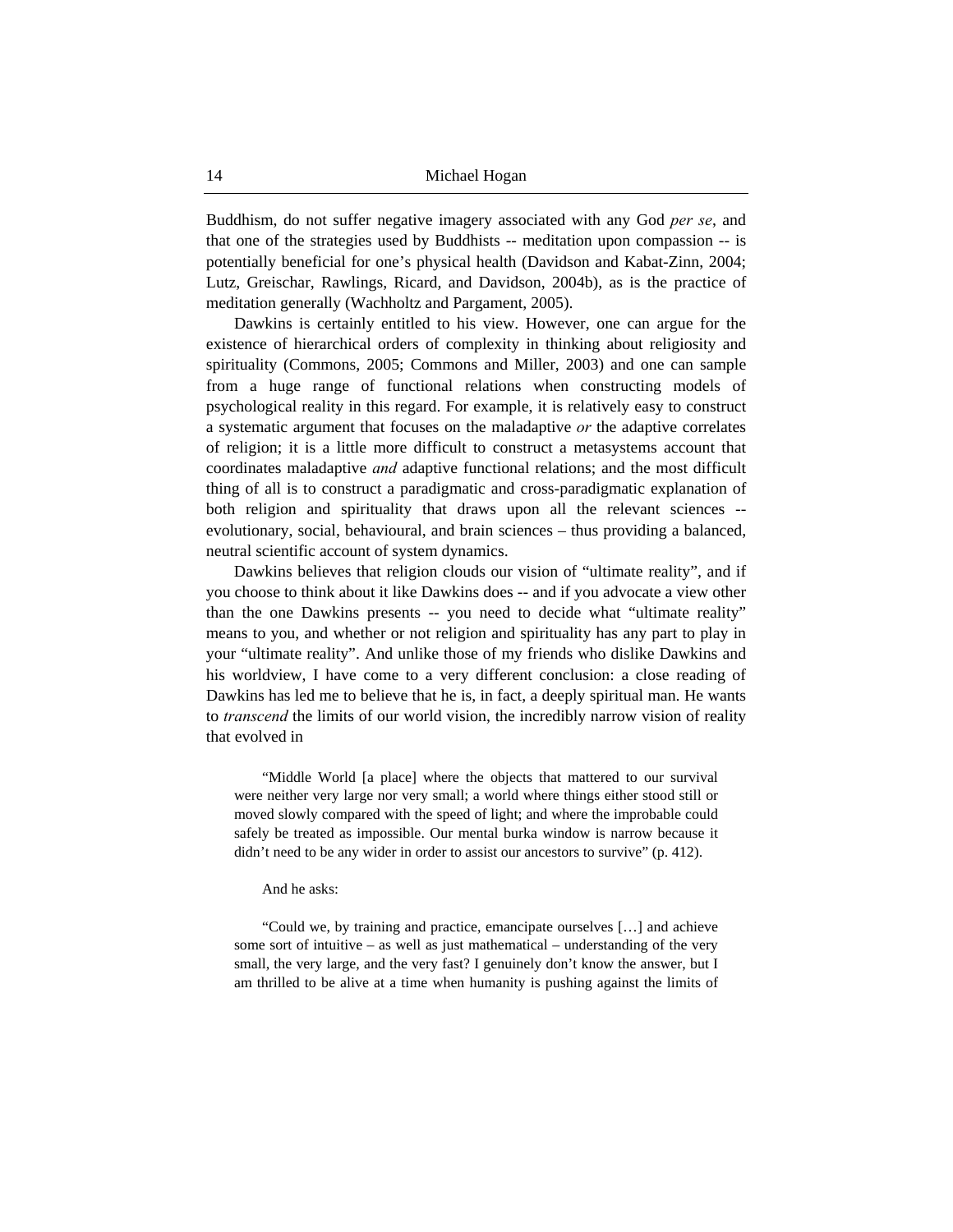understanding. Even better, we may eventually discover that there are no limits" (ibid, p. 420)

To move with Dawkins across and down the page is a liberating experience. It will do much for the development of your mental kung fu. Naturally, Dawkins does not see everything, and you might be disappointed if you were to follow him religiously. But this he would hardly wish for you. Embracing enlightenment, your only real choice is to read him and see if he sees what you see. Read him and decide if the intuitive understanding he hopes to achieve is the same kind of intuitive understanding you hope to achieve.

## **THE CULTURAL EVOLUTION OF SPIRIT AND THE DECISION TO FIGHT WITH MAMMY OVER MEMES**

One only needs be minimally connected with history to know that our ancestors lived in a world occupied with spirits and Gods (Gebser, 1986). Jean Gebser argues that awareness of our past 'magical' and 'mythical' belief systems - - those mental structures associated with the slow development of consciousness - - can help us to better understand modern spiritual consciousness. Stated another way, an understanding of evolution -- biological and cultural – can serve to deepen our understanding of the spiritual dimensions of existence.

When Gebser talks about spiritual consciousness, part of what he is referring to is a quality of experience that allows us to penetrate reality and perceive ultimate reality with greater clarity. Thanks to the extraordinary power of the scientific method, we are beginning to learn something of what lies beneath entities such as the cosmos, matter, life, and mind. In this process, we have been forced to transcend appearances and penetrate reality with an increasing intensity of awareness and computational power.

Prior to the birth of scientific thinking (and the ability to represent the relation between self and other by reference to an 'objective' theory), historical artefacts suggest that human consciousness was *undifferentiated*. During the *magical* period (Gebser, 1986), self and other were experienced as *one-and-the-same* (i.e., consciousness was one-dimensional, 1D), much like infants experience the world prior to developing the ability to reliably conceptualize the distinction between self and other (Piaget, 1952). In this undifferentiated state, the "religious" experience is that magical sense of "world alive". This undifferentiated sense of aliveness is projected into the inanimate as well as the animate world.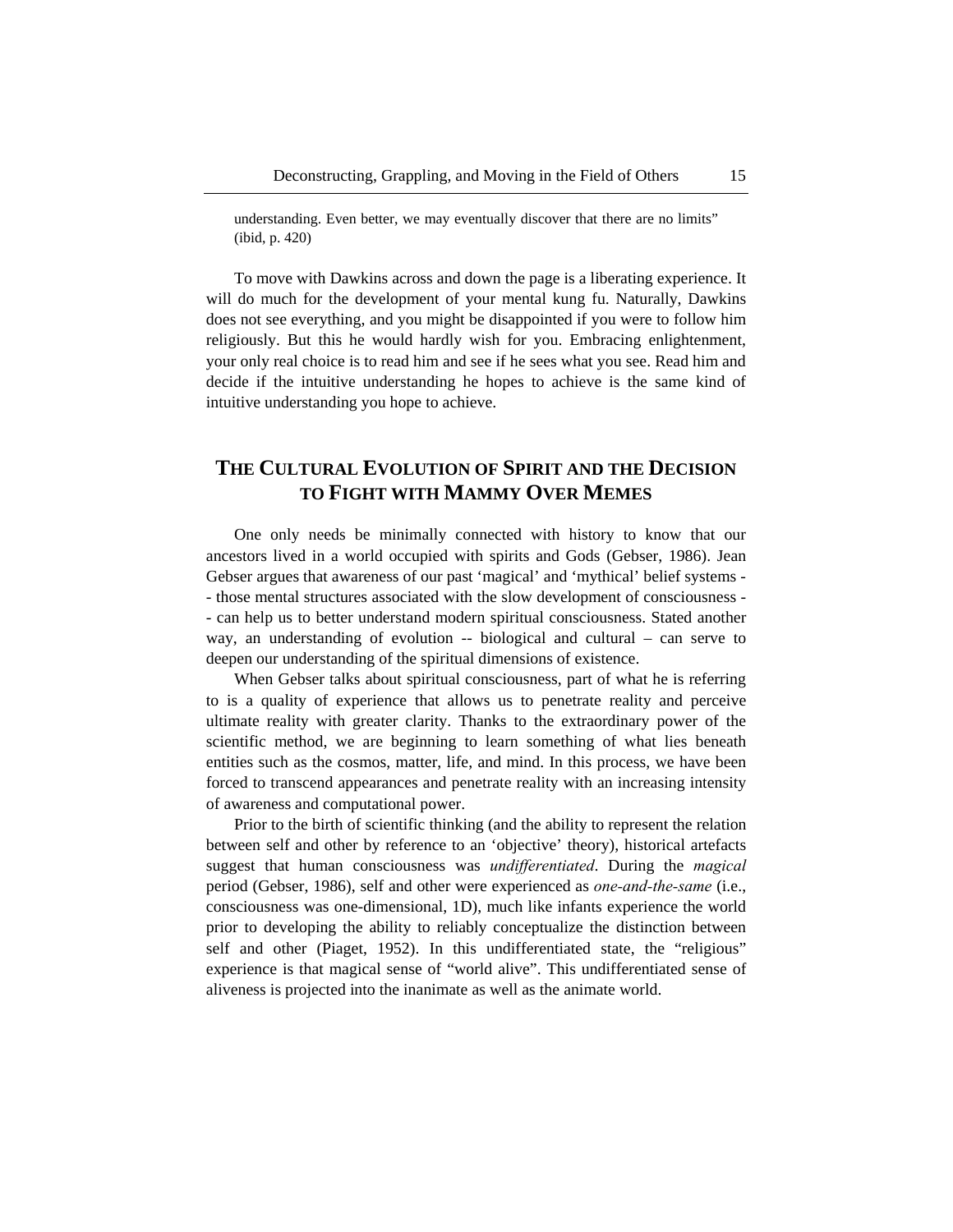Later, with the development of language as a form of communication, self and other were differentiated. Consciousness, says Gebser, is now twodimensional (2D). With language, there emerges a narrative, non-scientific account outlining the "reasons" why the world is alive. In this *mythical* era, Gods and spirits are named, creation myths are passed from generation to generation.

With the birth of science, reasoning became grounded in observation and description of functional relations in the concrete world. Consciousness is now three-dimensional, because now the relation between self (1) and other (2) is understood by reference to abstract theories (3). The world of spirits and Gods started to crumble -- but it never fell apart completely. Logos sought to replace mythos: imagination and feeling had no place in the new world order -- intuition and subjectivity had to be replaced by rationality, objectivity, and systematic thinking (Labouvie-Vief, 1994). Nevertheless, without a sound theory describing the birth of the universe, life, and humanity, the creationist myth lived on in a happy dualism that separated the world of mind and spirit from the concrete world. This dualism was maintained throughout the middle ages, when scientific progress was suppressed in favour of maintaining social order and control, the religious status quo (Stewart, 2006). As such, *hypothetico-deductive reasoning* was established in a divinely-given, intelligently-designed world. The creation myth was retained. Spirits were retained. Therefore, 3D consciousness never fully escaped 2D dualism or the allure of mythos. (Notably, Gebser suggests that we are now moving toward an advanced spiritual consciousness that does not seek to 'escape from' but to 'make integral' and 'advance upon' earlier consciousness structures<sup>6</sup>; see Chapter 2).

It was only with the slow expansion of scientific analysis and synthesis that the physical, chemical, biological, psychological, and social levels of analysis gravitated toward greater integration. The long established dualism separating the immaterial from the material was challenged from the Renaissance on. But it was not until the middle of the  $19<sup>th</sup>$  century that established religion (in the western world) was forced to face its ultimate challenger: evolution (Darwin, 1869). For many, Darwin's theory of biological evolution disestablished the belief that humans are divine creations.

 <sup>6</sup> Gebser considers a 4D consciousness structure to be the hallmark of modern spirituality. 4D consciousness is aware of, accepts, and utilizes the latent power in the magical (1D), mythical (2D), and mental (3D) consciousness structures, but it cannot be systematized by 3D consciousness, which is rational and bound by space and time in its form of representation. 4D consciousness is aperspectival, arational, integral, open and free, present, concretizing, ego-free, transparent, and rendering diaphanous the world perceived and imparted in truth.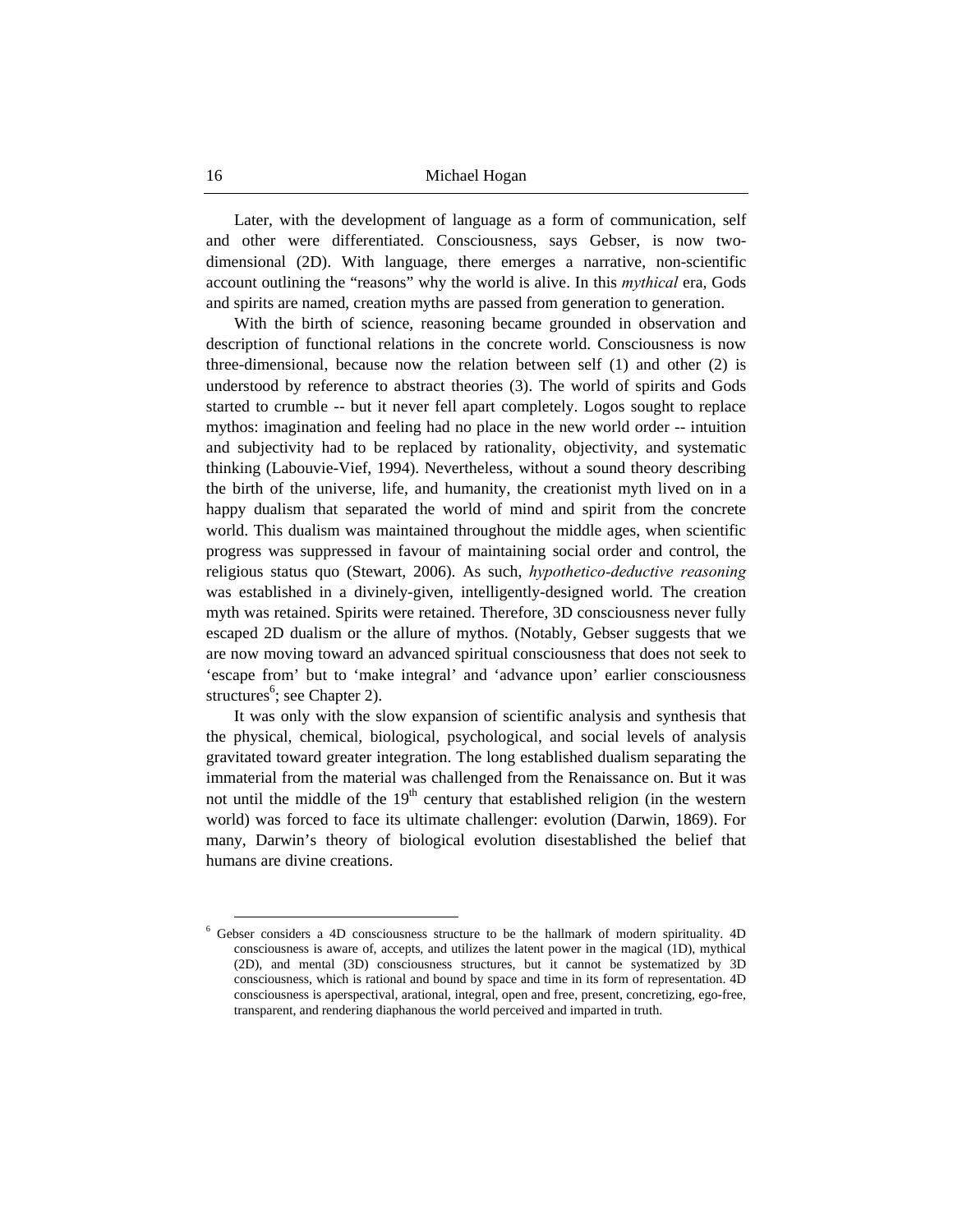At the same time, the science of evolution was slow to speculate about the functional (i.e., adaptive) significance of the development of religion, and most scientists had relatively simple-minded views on the subject. Long before Richard Dawkins coined the term 'meme' (Dawkins, 1976), describing it as "a unit of cultural transmission, or a unit of imitation" (p .206), many post-Renaissance thinkers had challenged religious meme systems, or *memeplexes*, as antiscientific. Dawkins himself used the 'meme' construct to explain how religions acted as self-perpetuating ideational complexes that have hoodwinked us into spreading their message. In this view, the western science *enlightenment* meme 'have courage to exercise rational enquiry' competes with the western religion *faith* meme 'have faith in the absence of evidence'. But the subsequent evolutionary school of thought generated by Dawkins' thinking, *Memetics*, was later criticised as non-scientific evolutionary story-telling and, worse, fundamentally flawed tautological thinking (Laland and Brown, 2002). Few evolutionary scientists now advocate any simple-minded gene-eye or meme-eye view regarding *what is* and *what is not* functional in the dynamic set of relations between human belief, human action, and the evolution of the species (Richerson and Boyd, 2005). And in the context of modern evolutionary science, many of the problems associated with understanding the functional significance of ideas, values, and beliefs are now understood to be problems for psychological science.

In reality, many different evolutionary stories about the development of religion and its functional significance can be generated, but most of us find it difficult to see clearly in this narrative field because the science of cultural evolution itself is poorly developed (Laland and Brown, 2002). Some argue that the idea of an "afterlife" is culturally recurrent, proximally driven by emotions, often implicated in social and reproductive matters, and ostensibly fitted to the ecological niche in which humans developed (Bering, 2006). Others suggest that spirituality has become implicated in survival of the species via the relations between spirituality, sociality, morality, and meaning-making (Cacioppo, Hawkley, Rickett, and Masi, 2005; Richerson and Boyd, 2005). To a certain extent, all the stories generated thus far are simple-minded, even those that sound plausible.

#### **STORIES, STORIES**

Ensuring human survival is dependent not only on the ability of individuals to reproduce but on the success of their children to reproduce. As the saying goes,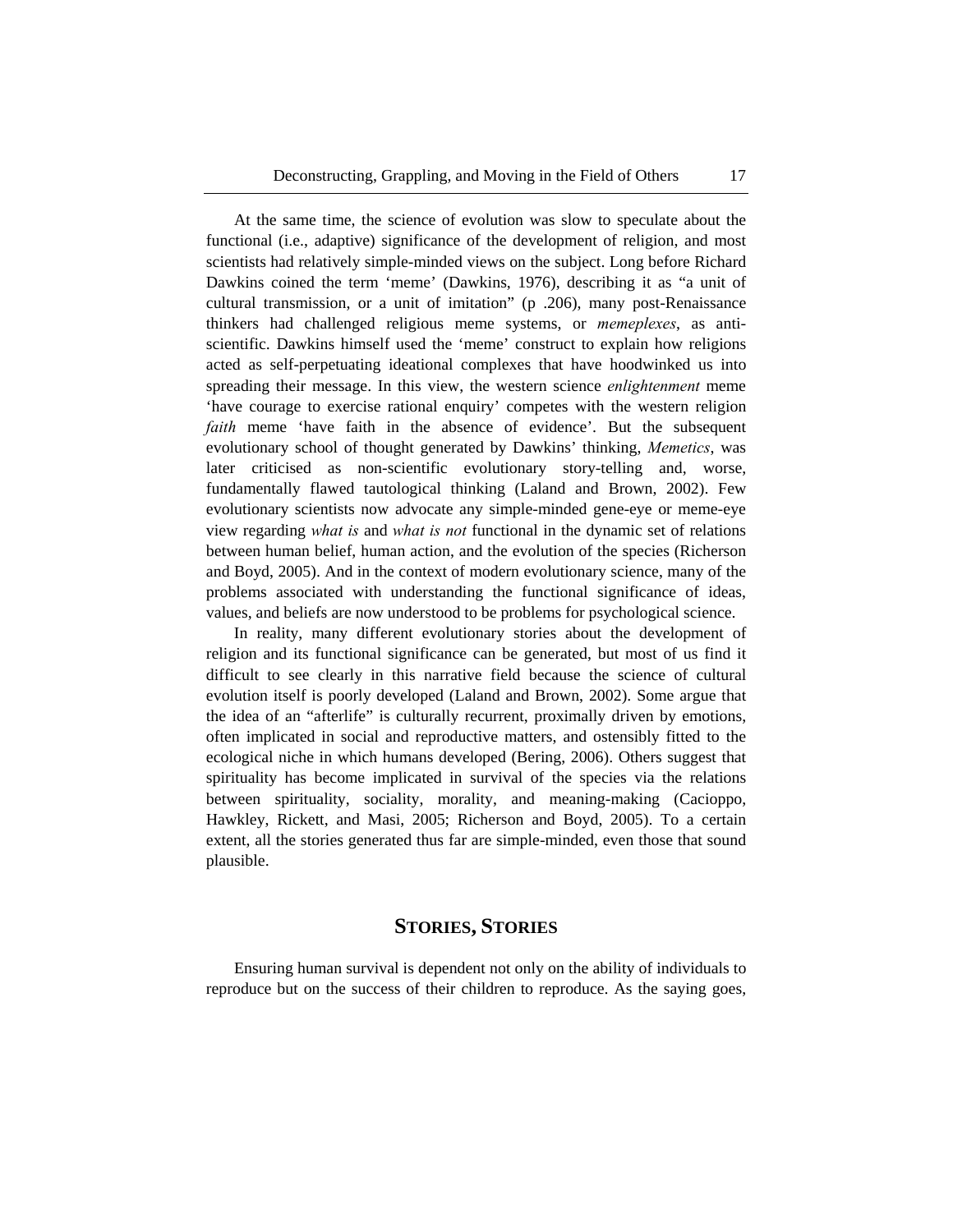biology flows downhill: parents strive to ensure that conditions are optimal for their children. And because evolution along the human lineage saw an ever increasing period of dependency before the developing person reached their reproductive prime, social emotions associated with care duties became increasingly important. Also, because human beings evolved in a tribal context, where care duties were distributed within a large social circle, reproductive success necessitated increasingly organized networks of social support, moral systems of acceptable and unacceptable behaviour, and principles of social reward and punishment (Gintis, 2005; Richerson and Boyd, 2005). Following this logic, Bering speculates that evolution of the idea that *absent agents can perceive our behaviour and reward or punish us as a consequence of our behaviour* may have been critical for the evolution of both altruism and inhibitory control (Bering, 2006), and, by extension, everyday punishments dished out by authorities to individuals 'for the good of the people' (Boyd, Gintis, Bowles, and Richerson, 2003) may have become linked with systems of belief about 'spiritual authorities' who proscribed certain behaviours as a matter of principle.

Cacioppo and colleagues (Cacioppo et al., 2005) see similar, associated functional relations. They propose that many of the positive correlates of spirituality -- kindness, empathy, compassion, mercy, trust, justice, love, friendship, hope, and so on -- emerged in parallel with the human instinct for sociality and meaning-making. We can extrapolate from this view. For example, the basic motivation referred to above 'care for the next generation' – *generativity* in Erik Erikson's scheme (Erikson, 1978) – became increasingly generalized and differentiated, and those who mastered the art of altruism and generativity had more offspring who survived to rear children. And a broader social sensibility, including a sense of connection with one's ancestors and a sense of responsibility for the care of one's ancestors, implied that worldly sociality and certain categories of other-world spirituality were fused in our cultural evolution.

And then there is the idea that religion somehow co-opted our predisposition for meaning-making. For certain, many developmental psychologists argue that adult development is not simply about survival, reproduction, and maintenance of control over the environment, but also meaningful and purposeful existence (Braam, Bramsen, Van Tilburg, Van der Ploeg, and Deeg, 2006; Busse, 1985; Cole, 1984; Marcoen, 2005; Moody, 1985; Moore, Metcalf, and Schow, 2000; Pargament, 2002b; Pargament et al., 2005; Wong, 1989). Meaning and purpose in life is often described in narrative terms by reference to a connection between the person and the social and spiritual world (McAdams, 2006; McAdams et al., 2004; Mcadams and Destaubin, 1992; McAdams, Diamond, Aubin, and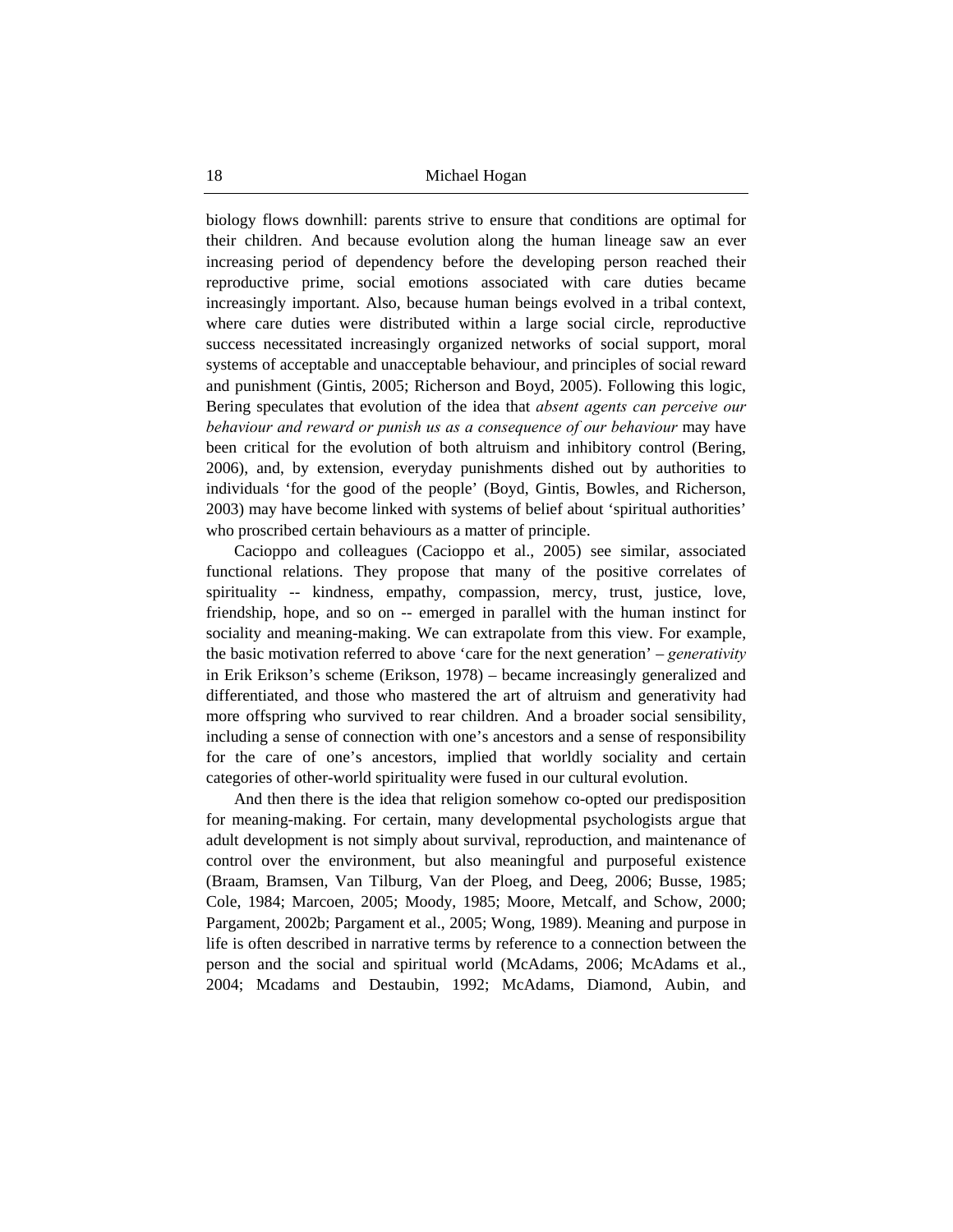Mansfield, 1997; Peterson and Seligman,  $2004$ <sup>7</sup>, and theories that define successful human development in terms of an individual's efficient and effective *doing* -- mastery over action and the human environment (Heckhausen and Schulz, 1995) -- often fail to address *being and purpose* in any meaningful way. But if we assume that a culturally-given set of ideas, beliefs, and values can somehow offer the developing person both increased control over action and the human environment *and* a sense of coherence or meaning and purpose, then there is no reason to assume that meaning-making cannot be integrated into a more complex evolutionary account of human system functioning (Sheldon, 2004), and we can readily speculate about the function of religion in this regard.

Evolutionary thinkers often note that our motivations and emotions evolved in the context of efforts to adapt to group living, not simply as a result of efforts to survive and reproduce in an unstable environment. This social context implied a delicate balance be maintained between cooperation and competition – between 'getting along' and 'getting ahead' (Hogan, 1982). As religions evolved, they provided a set of beliefs and behavioural practices that facilitated getting along and getting ahead, which in turn helped regulate the smooth social functioning necessary for adaptation to (and control over) the environment. In the course of providing the motivational, emotional, cognitive, and behavioural glue that facilitated adaptation to the physical environment and the social world, these belief systems also attempted to explain the relation between the physical environment, the lived social world, and the spirit world. In this sense, meaningmaking became an implicit and explicit function of religion. As a whole, then, religion became the *unifying meme* that established meaning and purpose in people's lives. And even today, although orthodox religious faith has declined in the western world, the search for meaning and spiritual connection is still common (Heelas, Martin, and Morris, 1998).

<sup>&</sup>lt;sup>7</sup> Notably, even science, which disavows much of the established meaning and purpose associated with 'the spiritual world', has a clear social function and the distinction between the social meaning and purpose granted through the practice of science and the meaning and purpose granted through a connection with 'the spiritual world' is not always clear cut. In fact, the cultural evolution of both science and religion are intimately interconnected via their many shared pro-social values associated with promoting the health and well-being of the population. Naturally, both science and religion have often failed historically in their endeavour to benefit humanity. Translating any set of ideas, values, and beliefs into action that facilitates the 'greater good' in contexts multifarious is a genuine challenge of systems thinking. A discussion of the psychological causes and consequences of failures in systems thinking is beyond the scope of this book.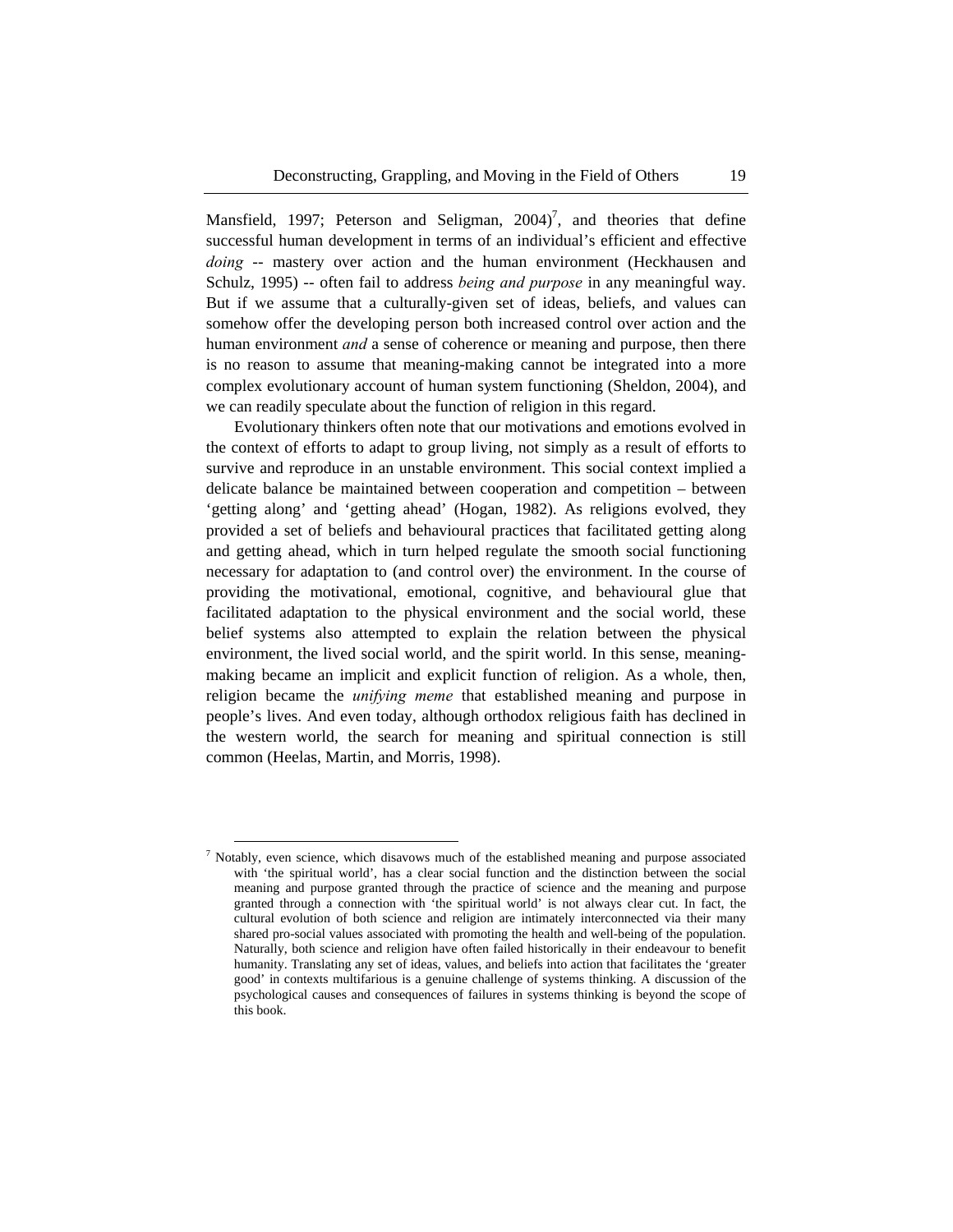### **THE GOOD, THE BAD, AND THE UGLY: ON THE STORY GOES**

Religion is a part of culture. Culture is a part of biology, and how culture is acquired, used, and transmitted is a function of universal features of human action, which, for example, makes some people more likely to be imitated, some moral values more appealing than others, some ideas more difficult to learn, some cultures more readily sustainable (Richerson and Boyd, 2005). In the context of western enlightenment, some aspects of the spirituality meme that were attached to established systems of religious belief and practice were weakened through cultural selection (Stewart, 2006), but not all aspects. If all aspects of the spirituality meme were to weaken in line with enlightenment-related weakening of belief in God (at the population level, in Europe), then one might expect scientists to discard the term "spirituality", but they do not. Scientists continue to state that spirituality is a central feature of our personality, our character, our progressive development toward wisdom (Cacioppo et al., 2005; Marcoen, 2005; Pascual-Leone, 2000; Peterson and Seligman, 2004; Piedmont, 1999). Why this evolving dissociation of religion and spirituality? Perhaps, as theories of cultural evolution imply, it is the *beneficial* correlates of the spirituality meme -- the positive memecorrelates – that are likely to be retained by culture, whereas the nonbeneficial correlates  $-$  the negative memecorrelates  $-$  are likely to be dropped  $8$ .

During the process of cultural evolution, much of what earlier periods in history accepted as functional – creation myths, the God-given nature of specific moral beliefs and social practices, and so on – was increasingly challenged. At the same time, many culturally-accepted definitions of "being spiritual" remained, were desirable, and, in the era of evolutionary science, were still open to cultural selection because of their relationship with successful development: pro-social behavioural tendencies, quality social support networks, strategies for coping with loss, strategies for healthy living, intrapersonal and interpersonal coherence, meaning and purpose, transcendent conscious experiences, and so on. Culture, folk psychology, and mainstream scientific psychology continues to inform the developing person of the adaptive and maladaptive correlates of "being spiritual", and cultural evolution continues to act upon these belief systems.

<sup>&</sup>lt;sup>8</sup> Cultural evolution works at a population level. Ultimately, the 'majority' defines what an acceptable idea, value, and belief should look like and, naturally, any 'positive memeplex' thus defined may not necessarily benefit everyone (e.g., minority groups may not benefit from 'socially supportive institutions' designed to 'support the majority'). Also, the function of ideas, values, and beliefs is context-sensitive and there is no simple one-to-one mapping from the structure of ideas, values, and beliefs to the functional process of thinking in action. Perhaps it is for this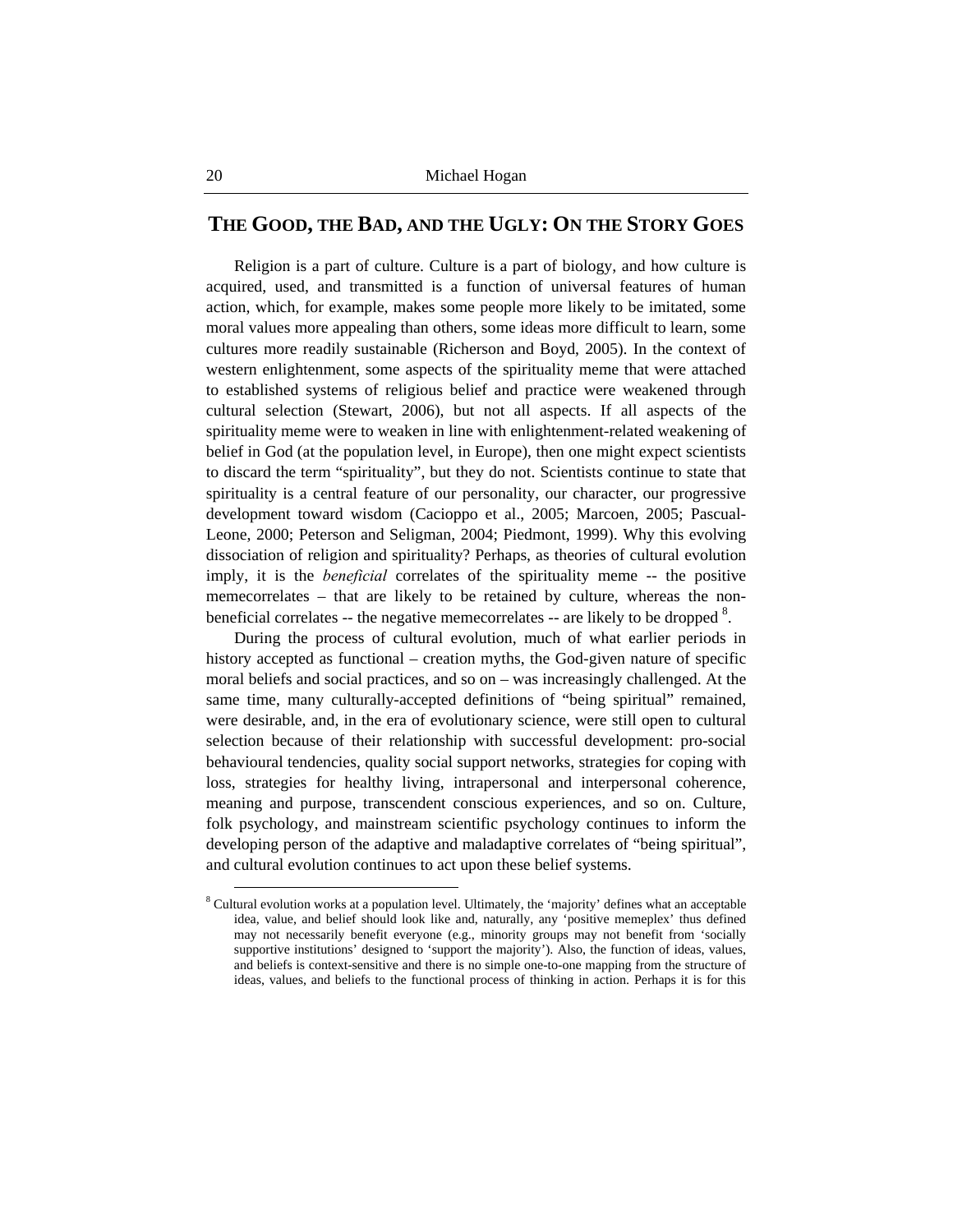And if we embrace a relatively simple-minded view of cultural evolution for a moment and seek to understand the relationship between these positive spirituality memecorrelates and lifespan development, then, advancing upon the argument by Cacioppo and colleagues, we can speculate that there are two life periods when the positive memecorrelates of spirituality will tend to have their greatest impact: early childhood and old-old age (see figure 1). During early and late life periods people have fewer biological and psychological resources, and they generally have less control over how material, social, and cultural resources are distributed - - they are thus more dependent (Baltes, 1997). Therefore, if positive memecorrelates of spirituality are manifest in the population -- for example, interpersonal strengths of kindness, empathy, compassion, mercy, trust, justice, love, and friendship -- those people who have internalized the corresponding memeplexes may be more likely to behave in ways that benefit people most in need of quality social support (Greenwald and Harder, 2003; Mikulincer and Shaver, 2005; Sprecher and Fehr, 2005), and this behaviour pattern will be reinforced by those who wish to maintain social order, because maintaining social order implies reinforcing pro-social behaviours (Boyd et al., 2003). As part of a broader social-cultural exchange process, the collective resources of the population will presumably be bolstered and the spirituality meme will thus be reinforced at the population level (Henrich and Boyd, 1998; Sosis and Bressler, 2003; Williams, 2001). At the same time, a spirituality memeplex with positive interpersonal memecorrelates may have to compete with another memeplex that deactivates positive interpersonal strengths and invokes less social support. For example, some commentators argue that the memeplex "aggressive capitalism" acts to extinguish many of the behaviours described as interpersonal strengths above (Phillipson, 1998) -- and when aggressive capitalism dominates our social force fields, the weakest suffer first whenever there is a recession; priority given to maximizing returns distorts the socially identified needs of younger and older people; the commodification of labour breaks families apart; the sentiment amongst the cynics becomes that of 'older people are a selfish welfare generation'; and so on. However, the spirituality memeplex might gain in prominence and strength as a consequence, because it comes to be increasingly valued 'in relation to' an increasingly toxic and devalued competitor (the "aggressive capitalism" memeplex).

And if we continue to put this positive psychology spin on our theory of cultural evolution, we might argue that the greater the degree of positive

 $\overline{a}$ 

same reason that religions have attempted not only to define and control memeplex development but also the contexts wherein the meme system is functional.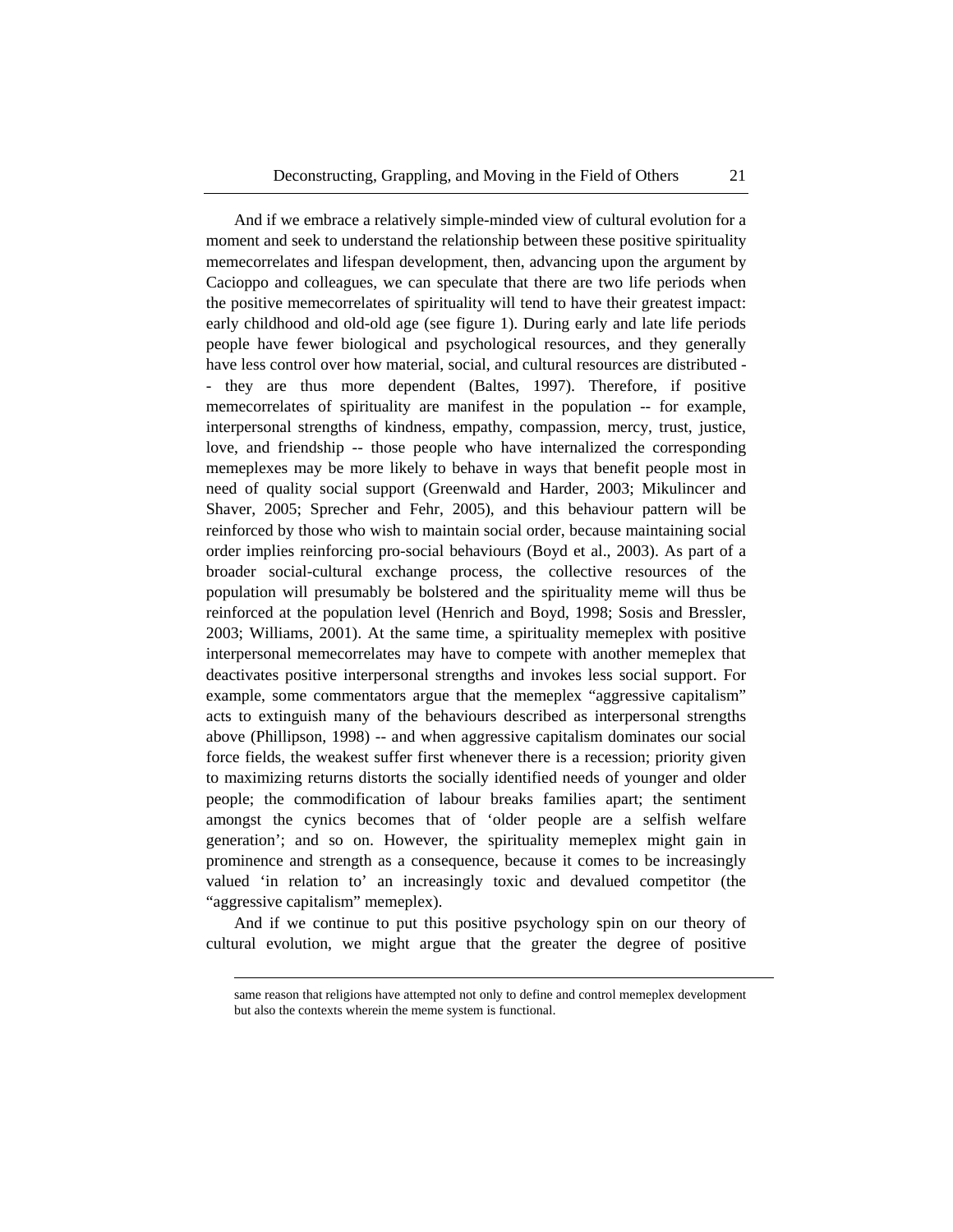correlation between any given spirituality memeplex and (1) positive states of being, (2) socially adaptive strengths of character, and (3) socially supportive institutions, the more likely it is that the memeplex will be reinforced within the population through cultural selection. Conversely, those correlates of the spirituality meme that are deemed irrational or somehow non-functional in the modern world will tend to be weakened, deselected, perhaps slowly at first, until, as Dawkins says, a 'critical mass' of thinkers is able to clearly distinguish the rational from the irrational in their system of beliefs (see figure 1).

We cannot deny that there are many forces at play shaping the co-evolution of our genes and our culture (Hogan, 2006b), and, similarly, we cannot deny that there are many forces at play in shaping our lifespan development (Baltes, Lindenbeger, and Staudinger, 1998), but if culture supports positive health behaviours, time for meditation, a sense of coherence, meaning and purpose, mindfulness and acceptance in the face of unavoidable pain, and so on, then this is good. If culture supports integrity, kindness, fairness, forgiveness, modesty, selfregulation, gratitude, hope, and so on, then this is good. If culture has built (or is in the process of building) socially supportive institutions for future generations of all ages, then this is good. To the extent that spirituality bolsters these positive tendencies on a population-wide level, then spirituality is good. Naturally, a memeplex other than a spirituality memesplex can produce similar (if not identical) positive effects. For example, understanding *why* specific behaviours are beneficial may provide sufficient reason for people to select them. In other words, scientific accounts of human action can provide a scaffold upon which principles of behavioural control are pursued (Carver and Scheier, 1998; Chiesa, 1994; Zautra, 2003).

Many schools of thought in psychology carry some form of "humanitarian science" meme. For example, the positive psychology movement seeks to develop a scientific account of how positive emotions, character strengths, and supportive social institutions can benefit the developing person (Aspinwall and Staudinger, 2003; Fredrickson, 1998; Hogan, 2005b; Keyes and Haidt, 2003; Peterson and Seligman, 2004; Seligman, 2002), with the ultimate objective of promoting these same positive outcomes in culture. This account need not invoke any religious or spiritual principles, even if the scientific movement itself does work to study the potential benefits of religion and spirituality.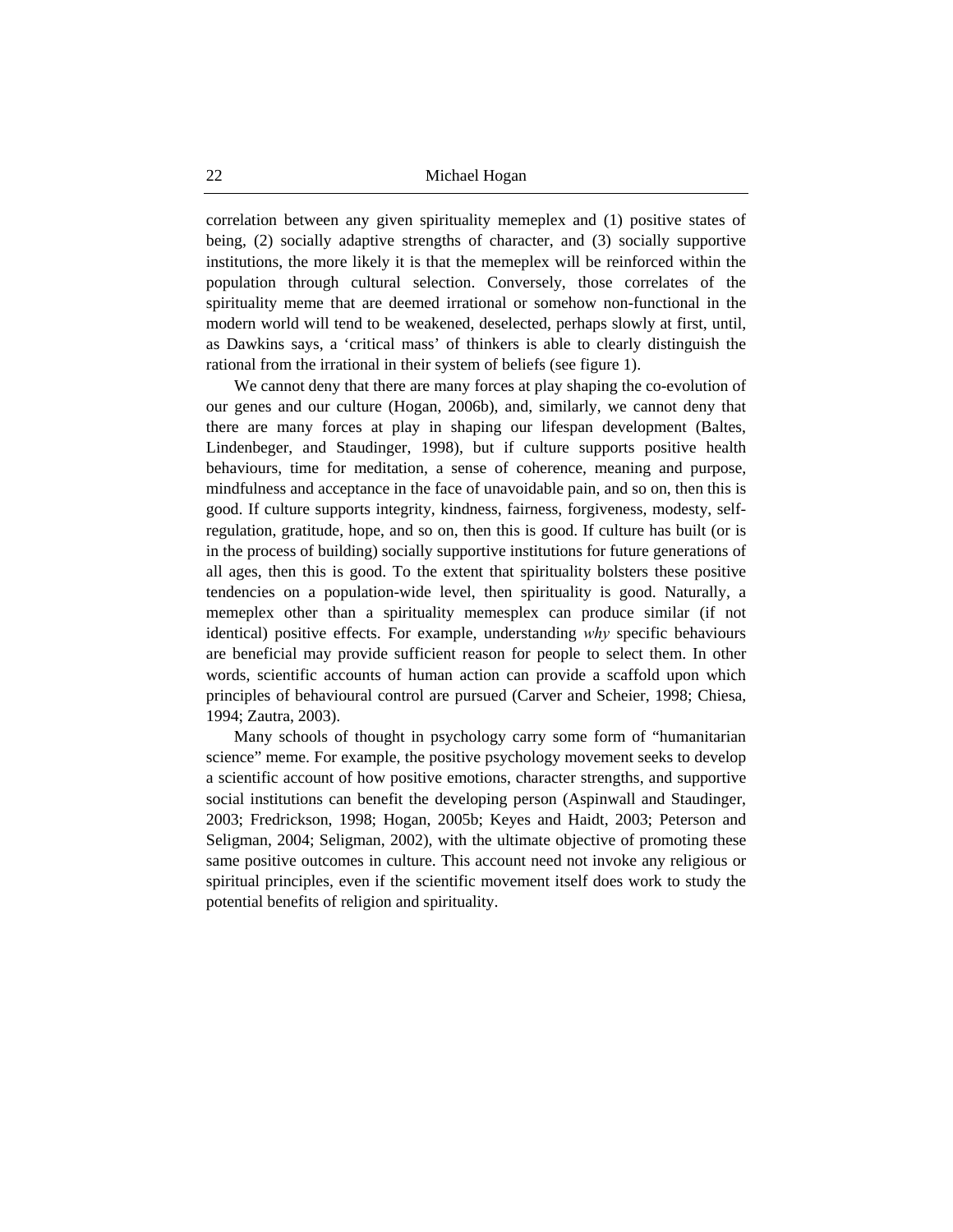

Figure 1. The relationship between positive spirituality meme-correlates and collective lifespan resources<sup>9</sup>.

<sup>&</sup>lt;sup>9</sup> Three points: First, to the extent that maladaptive memecorrelates detract from effective social functioning via the availability, management, and distribution of lifespan resources, they will be negatively related to 'successful ageing'. In this analysis we ignore the fact that religious faith sometimes provides justification for greed, war, bigotry, and terrorism (see Dawkins for an excellent analysis of these negative memecorrelates). Second, at the population level, societal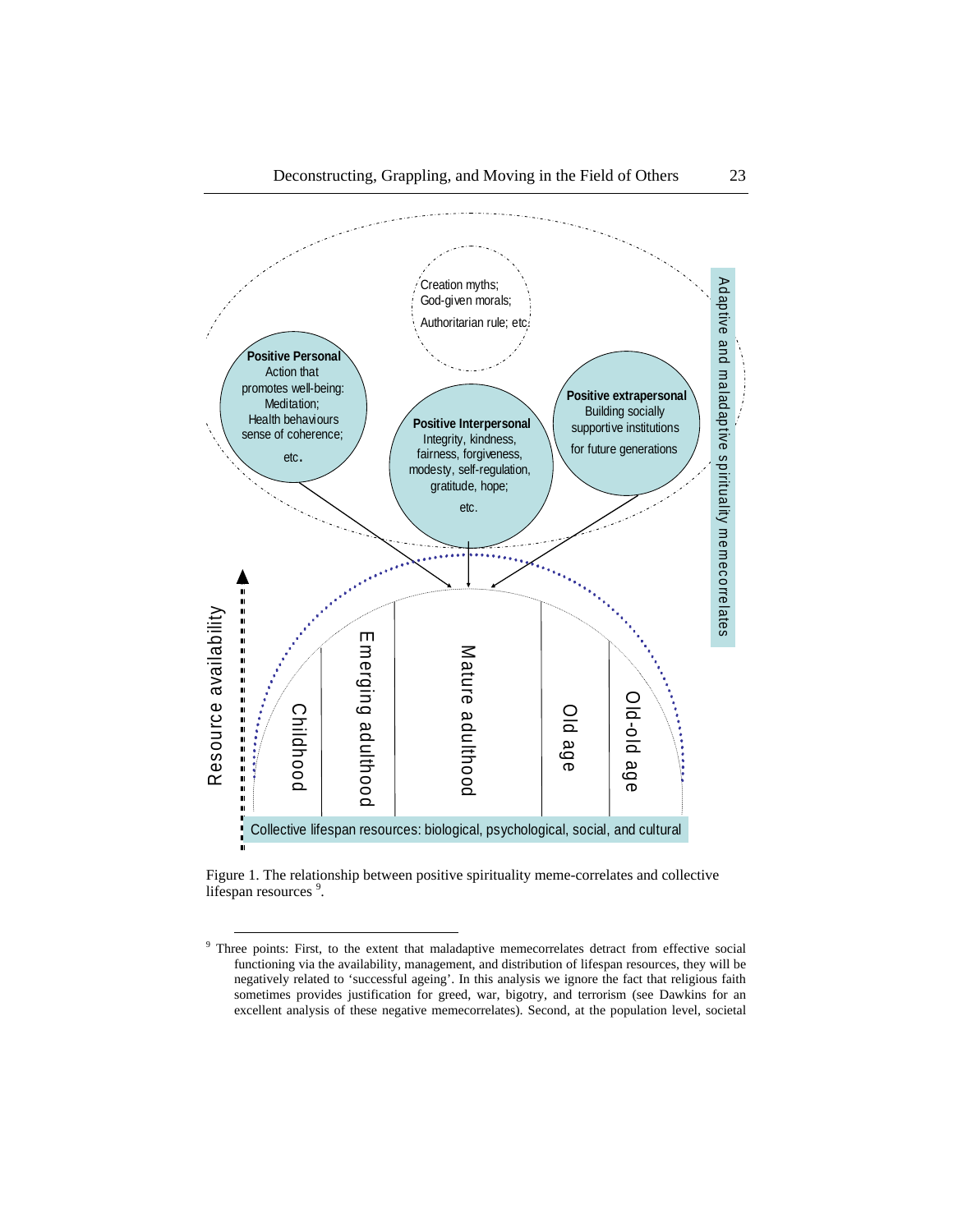A central question is whether or not a population working with a "humanitarian science" meme can produce relevant "beneficial effects" (e.g., promoting meditation) with the same level of efficiency and efficacy as do populations working with simpler "human spirituality" memes. This is an empirical question, and not one that we can answer directly here, as it involves comparing the efficiency and efficacy of cultural influences within different subcultures where science and spirituality are clearly differentiated.<sup>10</sup>

When it comes to understanding optimal human development, although individuals will naturally select actions from the full range of what culture offers (Heckhausen and Schulz, 1993, 1995), this does not detract from the importance of culture per se. Culture sets up many systems of contingencies that shape human action. People from different cultures entering a common environment carry different behavioural norms (Greeley and McCreedy, 1975). And while substantial *individual* variation in core personality traits and intelligence is genetic, little behavioural variation *among groups* is genetic.

Importantly, people will imitate the ideas, values, and beliefs that are most common and most successful in their culture. Although many animals, including our closest relatives, show evidence of social learning (Tomasello, Call, Nagell, Olguin, and Carpenter, 1994; Tomasello, Savagerumbaugh, and Kruger, 1993), only humans show much evidence for the kind of imitation that drives cumulative cultural evolution. While adult chimpanzees tend to *emulate* an observed method of tool use, young children closely *imitate* the model, paying particular attention to the details of how the tool is used (Call, Carpenter, and Tomasello, 2005). Children sometimes imitate so faithfully that they continue using an inefficient technique long after chimpanzees abandon it in favour of a more efficient strategy (Tomasello, 1996; Tomasello, Kruger, and Ratner, 1993)

Mathematical models suggest that imitation increases the average fitness of learners by allowing organisms to learn more selectively, learning when learning is cheap and accurate, and imitating when learning is likely to be costly or

 $\overline{a}$ 

management of the distribution of positive spirituality memecorrelates is directed from the centre of the lifespan outward. Mature adulthood is the life period when care duties are at their peak. Mature adulthood is the life period when psychological resource availability peaks. Mature adults bring about the most significant changes in society. Emerging adults and older adults also play a major role – children and the old-old  $(85+)$  play a lesser role in directly fashioning ongoing social/cultural changes. (This assumption is derived from the logic of Lifespan theory as developed by Paul Baltes.) Third, to the extent that positive spirituality memecorrelates enhance availability, management, and distribution of resources, there is potential for population-wide increases in collective lifespan resources, thus increasing the

probability of 'successful ageing'.<br><sup>10</sup> To my knowledge there are no studies that have been capable of comparing different cultures in this regard.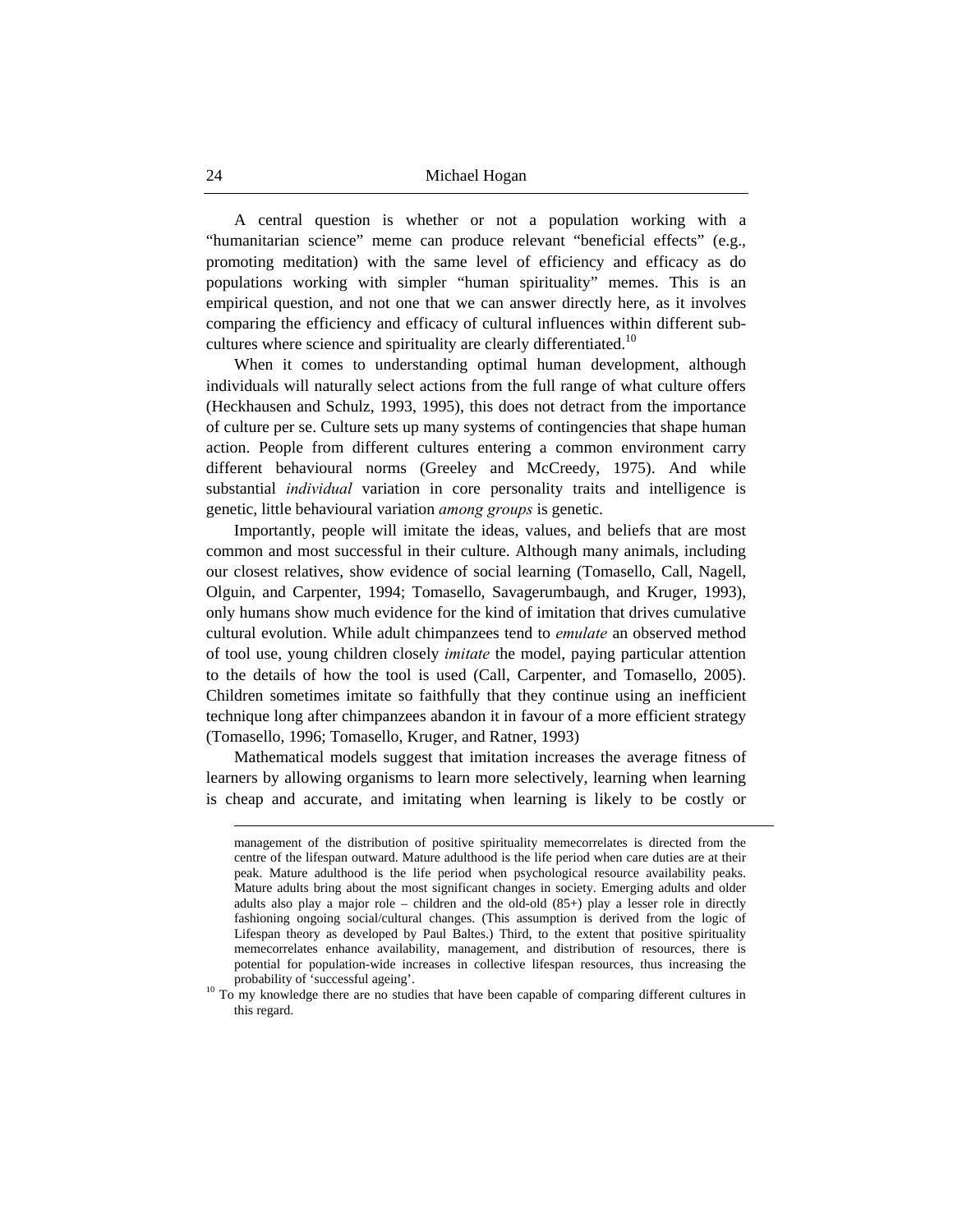inaccurate, or when environments are unpredictable. For those who can flexibly shift from the strategy 'imitate' to the strategy 'learn', imitation raises average fitness by allowing learned improvements to accumulate from one generation to the next (Boyd and Richerson, 1995).

These imitation strategies can be though of as heuristics -- mental shortcuts that help us to make fast and frugal decisions. Heuristics bias and canalize action and have been shaped by natural selection for a reason. Importantly, models that combine the effects of biased social learning, individual learning, and natural selection to estimate the net effects of these processes on the joint distribution of cultural and genetic variants in a population, suggest that adaptation often forces the development of a strong *conformity bias* (Henrich and Boyd, 1998). Social psychologists and evolutionary psychologists (Pinker, 2002) recognize the universal power of the conformity bias, and although individualist cultures sometimes consider conformity to be a negative trait, a conformity bias would not have evolved unless it was beneficial at the population level. One way or the other, religious or spiritual worldviews that are held by the majority of the population in one cultural context are likely to be imitated by those developing in the same cultural context.

Not only are people biased to imitate the majority, they often imitate successful, prestigious people (Henrich and Gil-White, 2001; Rogers, 2003; Ryckman, Rodda, and Sherman, 1972). Mathematical models suggest that this prestige bias can lead to an unstable, runaway process and produce exaggerated characters, analogous to the process that gave rise to peacock tails (Boyd and Richerson, 1985). Understanding how imitation heuristics are employed (and the conditions that foster various imitation biases) is necessary to understand the rates and direction of cultural evolution.

Spirituality memes are omnipresent in modern culture, and it has been argued that certain meme-correlates of spirituality -- sociality, morality, meaning-making -- are associated with successful development. As the children and adults of modern culture develop, they will continue to assimilate and modify the ideas, values, and beliefs of culture. And although massively varied in modern culture, the meme-correlates of spirituality will continue to change as history marches forward.

But how should we -- you and I -- conceive of spirituality? Certain categories of spiritual experience -- a sense of connectedness, universality, and fulfilment (joy and contentment) that result from personal encounters with a transcendent reality -- are neither correct nor incorrect when considered as pure phenomenal experiences; they are, however, more or less functional when they co-operate with higher level problem-solving and decision-making mechanisms that coalesce in